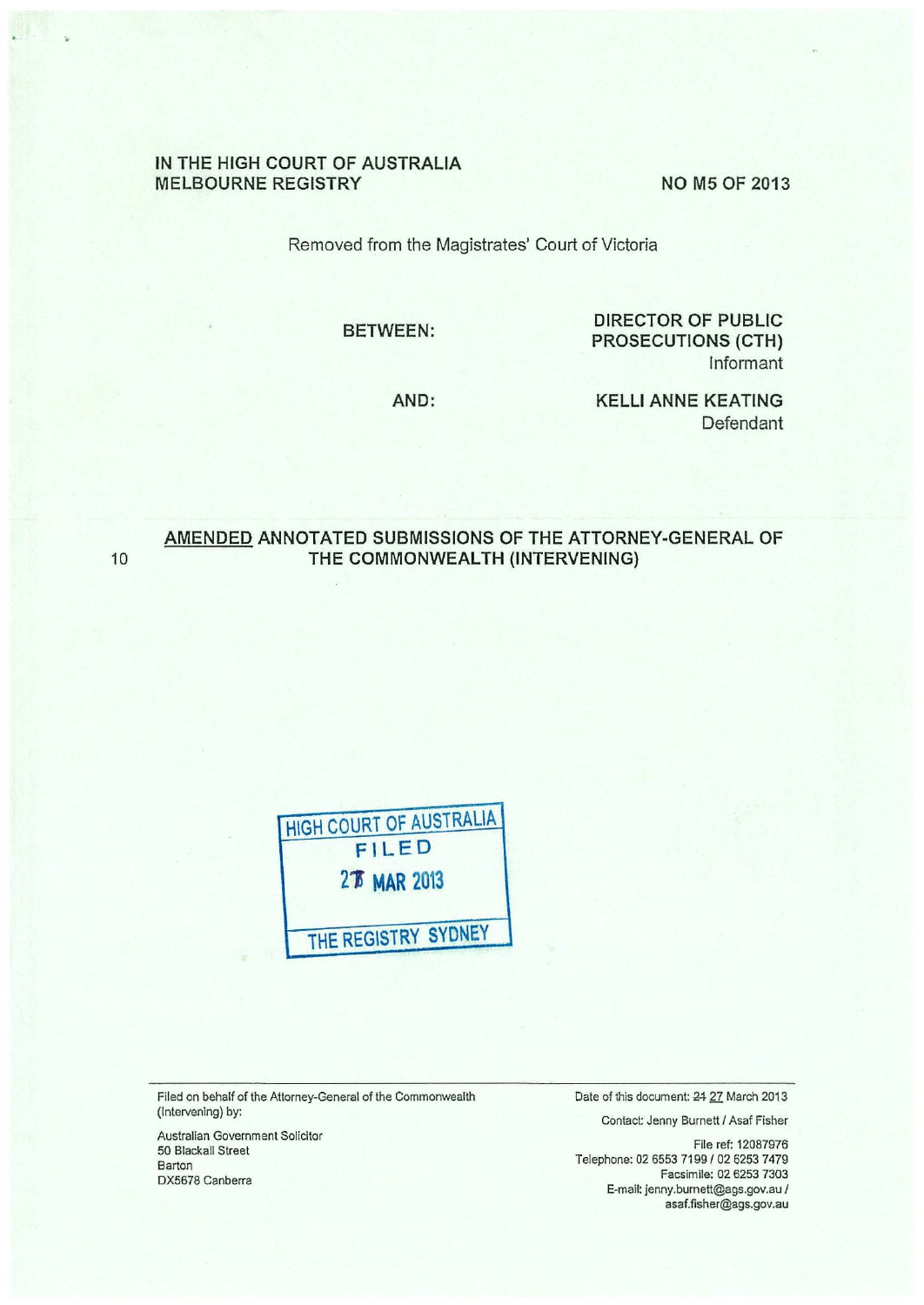# **PART I FORM OF SUBMISSIONS**

1. These submissions are in a form suitable for publication on the Internet.

# **PART II INTERVENTION**

2. The Attorney-General of the Commonwealth **(Attorney-General)** intervenes pursuant to s 78A of the Judiciary Act 1903 (Cth) to support the validity of s 66A of the Social Security (Administration) Act 1999 (Cth) **(Administration Act)** in its retrospective effect.

# **PART Ill LEGISLATIVE PROVISIONS**

3. The Attorney-General agrees that the relevant legislative provisions are 10 those identified by the Defendant.

# **PART VI STATEMENT OF THE ARGUMENT**

## **SUMMARY**

- 4. Section 66A of the Administration Act imposes a duty with both prospective and retrospective effect. It is a duty owed by a recipient of social security payments to inform the Department of the occurrence of an event or change of circumstances that might affect his or her payments. The duty applies in relation to a relevant event or change of circumstances that occurs on or after 20 March 2000.
- 5. In relation to the first Question Reserved, concerning the construction and 20 effect of s 66A, the Attorney-General adopts the submissions of the Commonwealth Director of Public Prosecutions **(CDPP).** 
	- 6. In its retrospective operation, s 66A is a valid law of the Commonwealth. This is so for the following reasons:
		- 6.1. The grants of legislative power conferred by s 51 extend to the enactment of laws having retrospective operation. There is no constitutional prohibition  $-$  express or implied  $-$  on the Commonwealth Parliament enacting a law that creates rights and obligations merely because it has retrospective effect, and even if there are criminal consequences: see [22]-[28] below.
- 30 6.2. To the extent that the Parliament is constrained in enacting . retrospective laws, this is by reason of the separation of judicial and legislative powers mandated by the Constitution: see [29]-[36] below.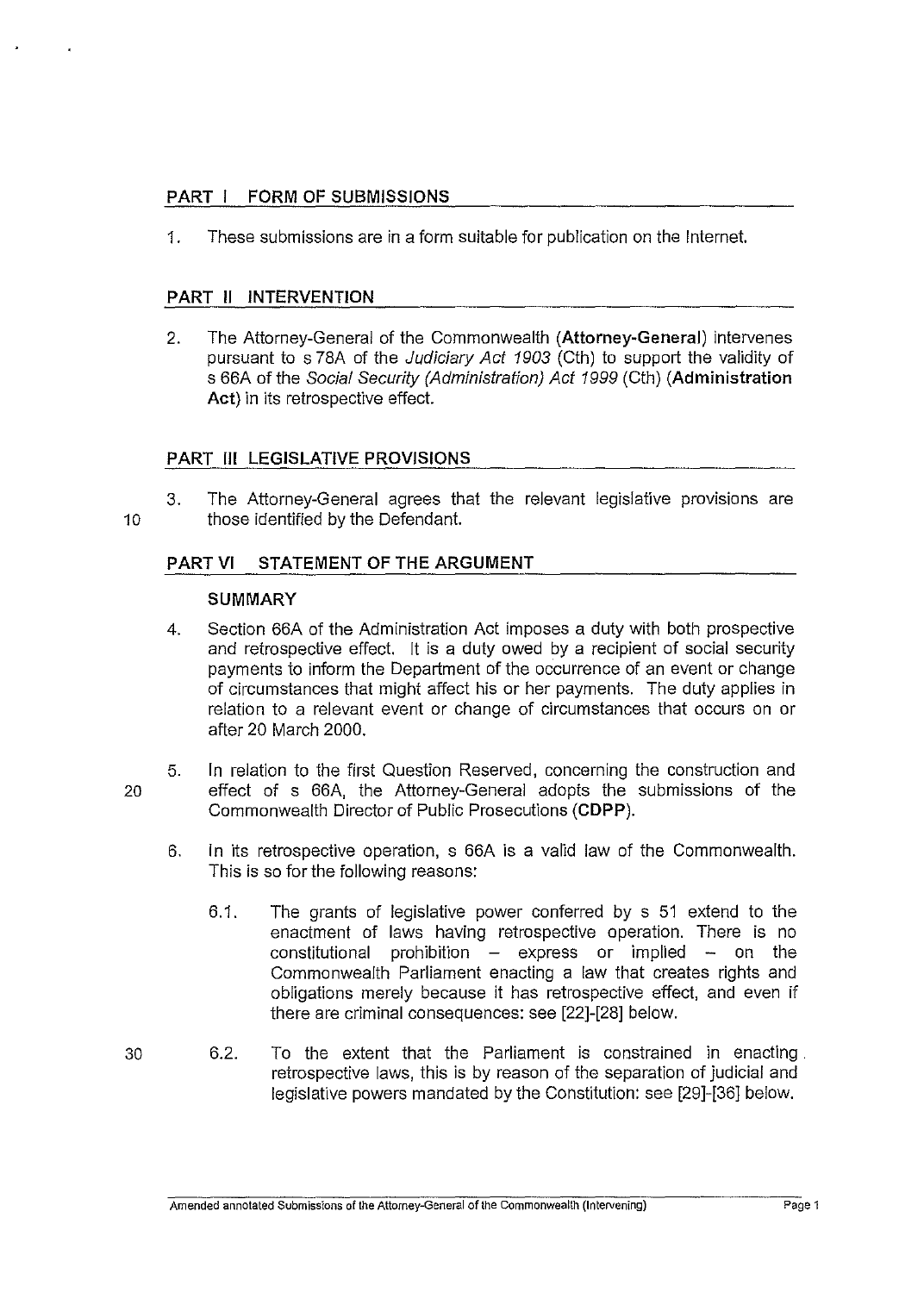- 6.3. Application of the doctrine of the separation of powers does not entail that retrospective criminal laws are fundamentally repugnant to the judicial power, as contended by the Defendant at [26] of her submissions: see [37]-[42] below. Nor does its application in the present case invalidate s 66A of the Administration Act: see [44]-[54].
- 6.4. Arguments from the history of the common law at the time of Federation do not dictate any different outcome: see [58]-[62] below.
- 6.5. Considerations arising from the rule of law similarly do not dictate any different outcome: see [64]-[73] below.
- 10 Accordingly, the second Question Reserved, concerning invalidity, should be answered "no".
	- 7. The Attorney-General adopts the submissions of the CDPP in relation to the third Question Reserved.
	- 8. As to the fourth Question Reserved, the Attorney-General as intervener does not seek costs and submits that no order for costs should be made against him.

# **BACKGROUND TO THE QUESTION OF VALIDITY**

# **The legislative scheme and alleged overpayments**

- 9. Entitlement to the receipt of social security payments arises under the Social 20 Security Act 1991 (Cth). The Administration Act provides for the administration of the social security law and related purposes.
	- 10. From 20 October 2005 to 1 September 2010 **(the benefit period),** the Defendant received Parenting Payment Single **(PPS)** payments, the amounts of which were in part calculated by reference to income. In applying for the PPS, the Defendant declared to the Department a fortnightly income of \$760.15. She did not make any other declarations of income during the benefit period.'
- 11. During the benefit period, the Department sent the Defendant a grant letter under s 67 containing the admonition referred to at [53] below, and 13 30 notices under s 68, of the Administration Act. Sections 67 and 68 confer separate, but related, discretions on the Secretary, including to give a written notice to a person to inform the Department of a specified change of circumstances where social security payments have been granted, or are being paid, respectively. The notices sent to the Defendant stated that she was required to inform the Department within 14 days of the occurrence of

 $\mathbf{1}$ Stated Case [6]-[7]: Case Stated Book at 3.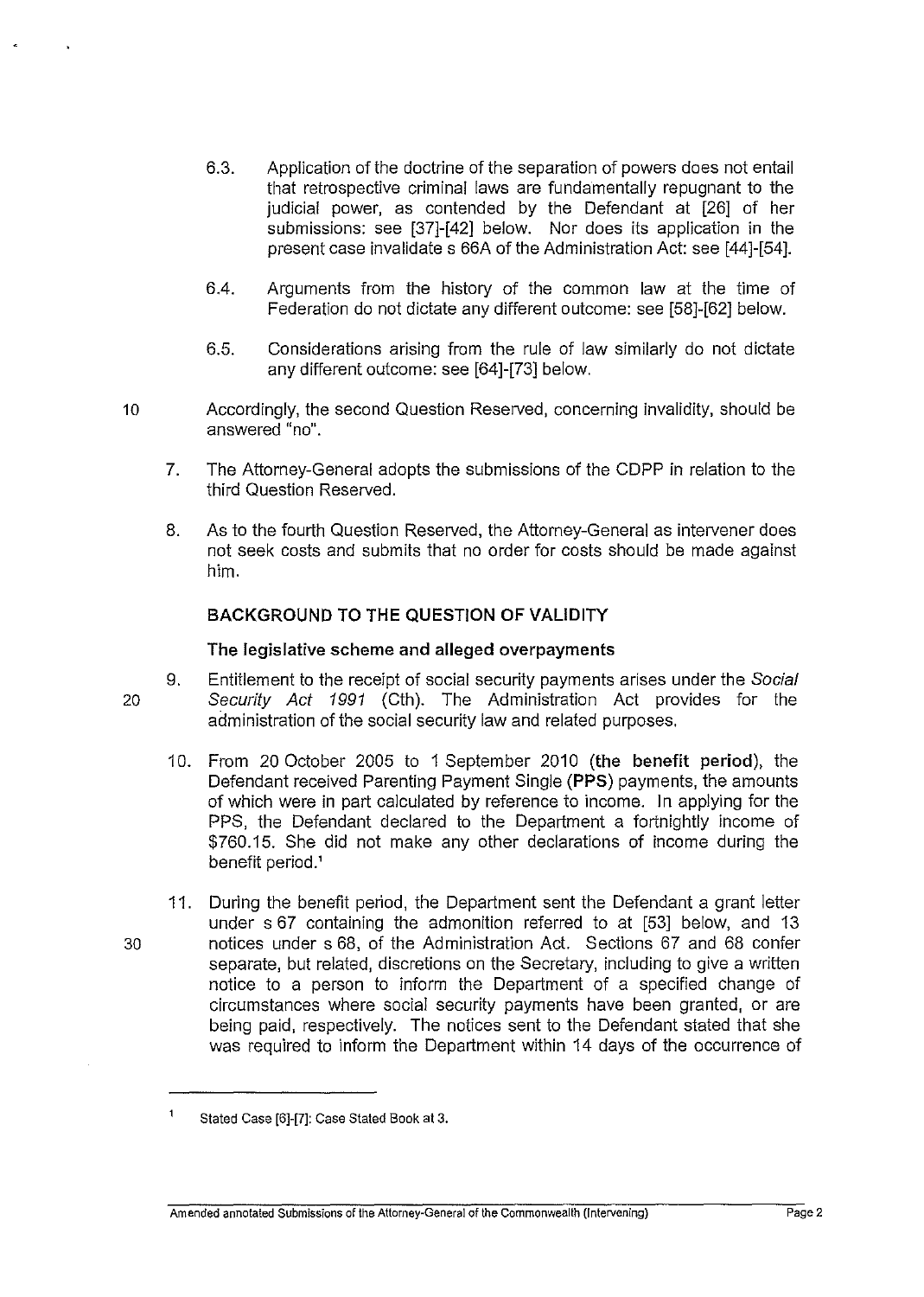any of a number of specified events, including a change in her income. At all material times, under s 74 of the Administration Act it was an offence of strict liability (s 74(4)) to fail to comply with certain notices, including notices issued under ss 67 and 68.' Section 2A of the Administration Act applies Chapter 2 of the Criminal Code (Cth) **(the Code)** to all offences under the Administration Act. The Defendant does not admit to receiving the grant letter or the notices.<sup>3</sup>

12. On 7 October 2010, the Defendant was charged in the Victorian Magistrates' Court with 3 counts of obtaining financial advantage from the Commonwealth 10 contrary to s 135.2(1) of the Code in respect of 3 periods in 2007 to 2009. The CDPP alleges that the Defendant received overpayments as a consequence of omitting to inform the Department of changes to her income during these periods.

## **Elements of the offence**

- 13. Section 135.2(1) of the Code provides that a person is guilty of the offence of obtaining financial advantage if he or she: (i) engages in "conduct"; (ii) as a result, obtains a financial advantage from another person; (iii) does so knowing or believing that he or she is not eligible to receive that advantage; and (iv) obtains that advantage from the Commonwealth.
- 20 14. "Conduct" includes an omission: s 4.1 (2) of the Code. An omission may only constitute a physical element for the purpose of the Code if the law creating the offence makes it so (s 4.3(a)), or if the law creating the offence impliedly provides that the offence is committed by an omission to perform an act that by law there is a duty to perform:  $s$  4.3(b).<sup>4</sup> The limited circumstances in which an omission can supply the physical element of a Commonwealth offence reflect the principle that the criminal law should be certain and embody the general law principle "that criminal liability does not attach to an omission, save the omission of an act that a person is under a legal obligation to perform" . 5
- 30 15. When read with the default fault element in s 5.6(1) of the Code, establishing an offence against s 135.2(1 )(a) requires, amongst other things, proof that the person intentionally does an act or intentionally omits to perform an act.<sup>6</sup>

 $\overline{2}$ By ss 74(2) and (3), the offence provision applies only to the extent that a person is capable of complying with the notice, and does not apply if the person has a reasonable excuse.

<sup>3</sup>  Stated Case [13]-[18]: case Stated Book at 4-9.

<sup>4</sup>  The Dictionary to the Code defines "law'' to mean a Jaw of the Commonwealth and to include the Code itself. The "law creating the offence" is s 135.2(1) of the Code.

<sup>5</sup>  DPP (Cth) v Poniatowska (2011) 244 CLR 40B at 421 [29] and 424 [44] (French CJ, Gummow, Kiefel and Bell JJ).

<sup>6</sup> Poniatowska at 417 [23] (French CJ, Gummow, Kiefel and Bell JJ).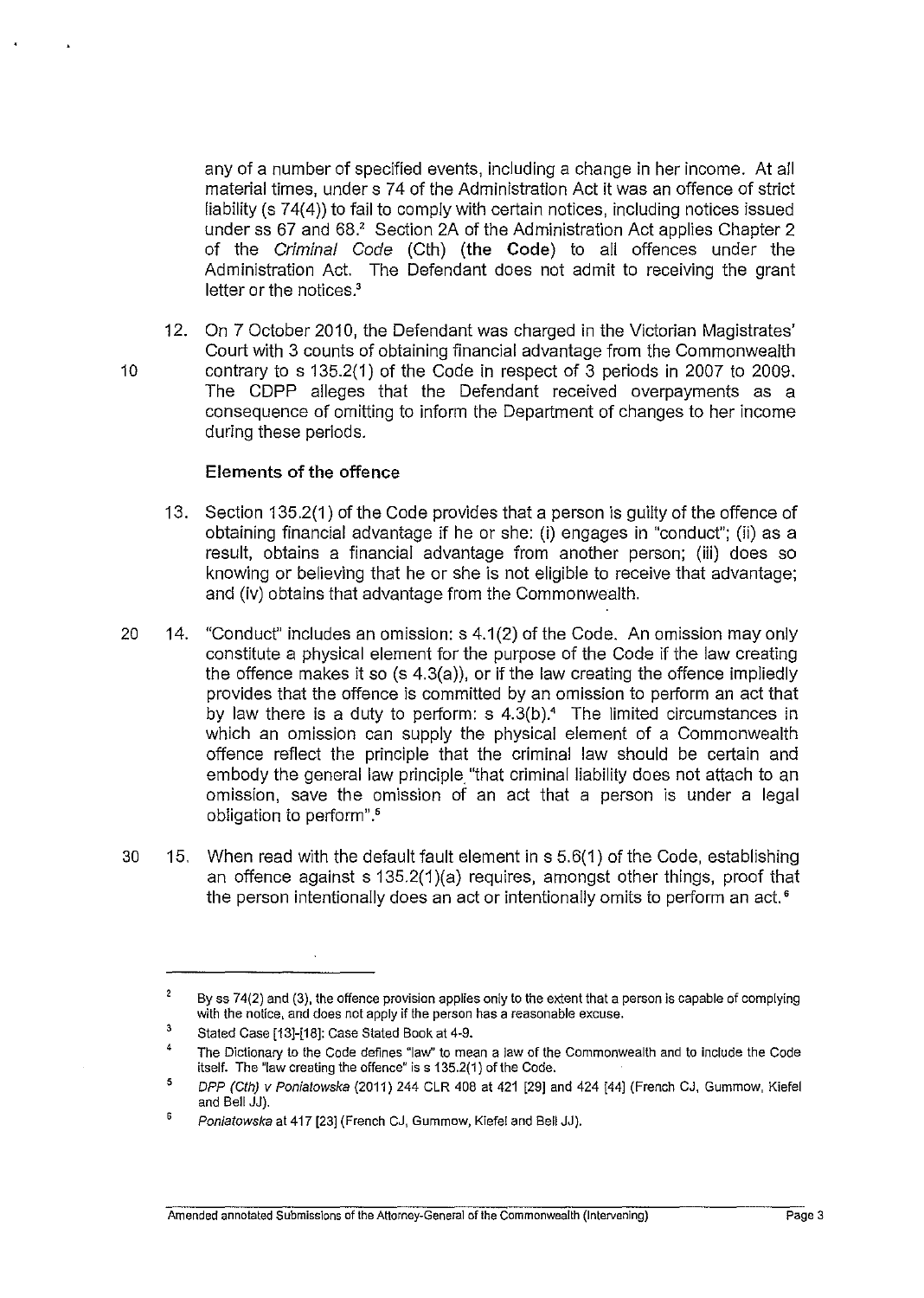# **Poniatowska and the insertion of s 66A**

- 16. In DPP (Cth) v Poniatowska (2011) 244 CLR 408 **(Poniatowska),** this Court considered the circumstances in which an intentional omission may ground liability for the commission of the offence provided by s 135.2(1) of the Code.
- 17. At the time of the relevant omission in *Poniatowska*, there was no stand alone legislative duty to inform the Department of a change in circumstances, including a change in income. In Poniatowska, unlike in this case, the CDPP had not separately relied on the issue of notices under ss 67 and 68 of the Administration Act to ground a duty for the purpose of engaging s 4(3)(b) of 10 the Code.' Accordingly, only s 4.3(a) was enlivened. The question was whether s 135.2(1) itself made the "omission of an acf' a physical element of the offence. By majority, this Court held that it did not.<sup>8</sup> In the circumstances of Poniatowska, the offence of obtaining financial advantage contrary to s 135.2(1) could not be committed by an omission to inform of a change in income.
- 18. Prior to this Court's decision, s 66A was inserted in the Administration Act by the Social Security and Other Legislation Amendment (Miscellaneous Measures) Act 2011 (Cth) **(Amending Act).** That provision introduced a stand alone duty for a person who, relevantly, is receiving a social security 20 payment, to inform the Department of the occurrence of an event or change of circumstances that might affect that person's social security payments within 14 days of the event or change.
	- 19. By Sch 1, item 3 of the Amending Act, read with s 2(1 ), s 66A "applies in relation to an event or change of circumstances that occurs on or after 20 March 2000". The nominated date is the day upon which the Administration Act, as originally enacted, commenced.
- 20. Section 66A does not limit the Secretary's power to issue notices under ss 67 and 68: see s 66A(6). Compliance with notices issued under those provisions, if they deal with the same subject matter and are issued within a 30 particular timeframe, will also be compliance for the purpose of s 66A: see s 66A(4) and (5).

# **Present proceedings**

21. Although charged in 2010, the Defendant had not been tried when s 66A was enacted. The CDPP relies upon s 66A in its retrospective operation for the purposes of s 4.3(b) of the Code; that is, to contend that omitting to inform of an event or change of circumstances is a physical element of s 135.2(1 ). On this basis, an offence against s 135.2(1) could be committed by omission,

<sup>7</sup>  Poniatowska at 422 [34] (French CJ, Gummow, Kiefel and Bell JJ).

<sup>8</sup>  Poniatowska at 423 [37] (French CJ, Gummow, Kiefel and Bell JJ).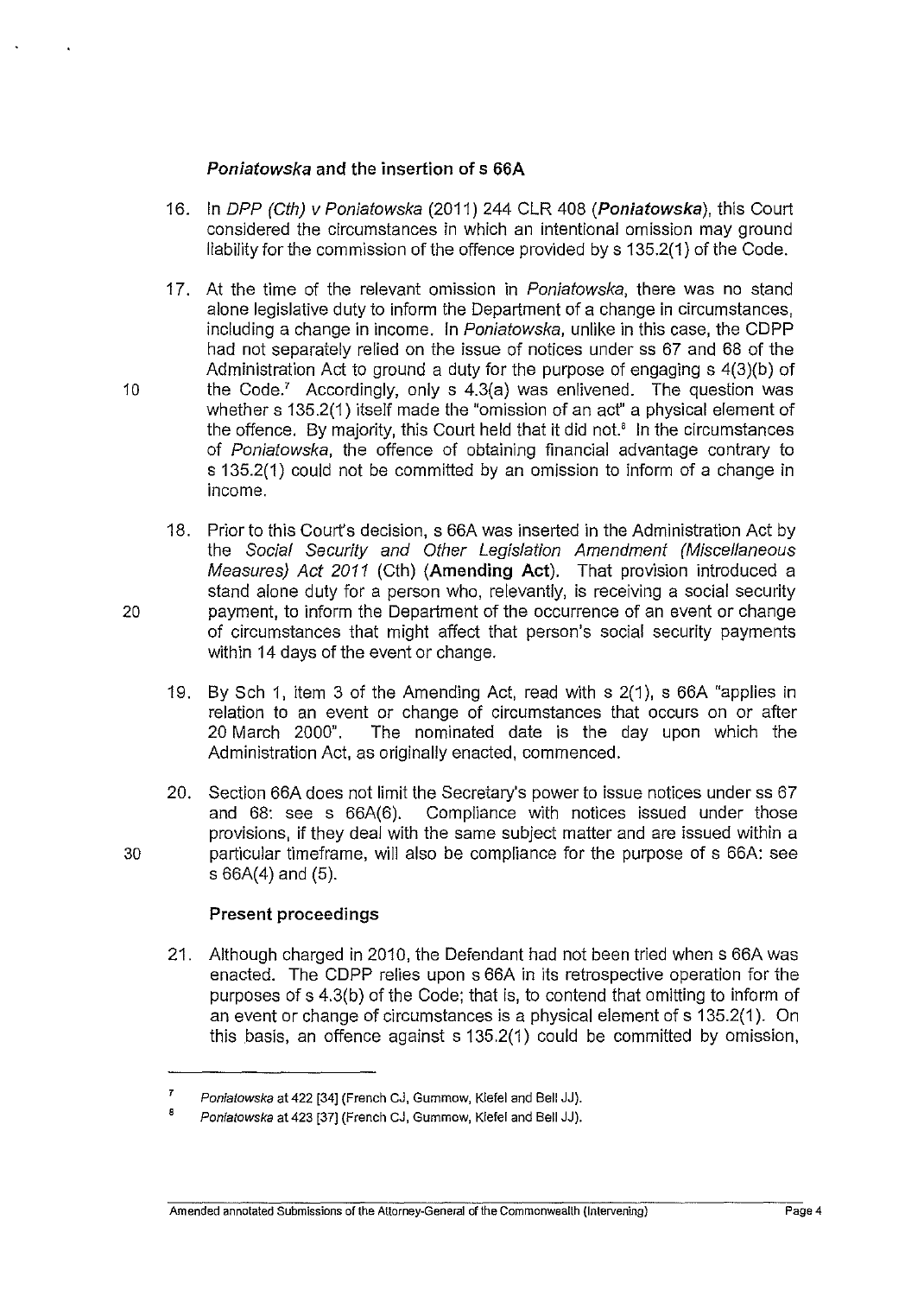even though as a matter of fact, there was no stand alone legislative duty to inform the Department during the benefit period.

## **CONSTITUTIONAL VALIDITY OF SECTION 66A**

## **No prohibition on enacting retrospective laws per** se

- 22. The Commonwealth Parliament has power to create criminal offences relating to subjects within the specific matters enumerated in s 51 of the Constitution.<sup>9</sup>
- 23. The grants of legislative power conferred by s 51 extend to the enactment of laws having retrospective operation: "What the Parliament can enact 10 **prospectively in the exercise of its legislative powers, it can also enact** retrospectively."" Within the ambit of these grants, there is no difference as to the availability of legislative power with respect to retrospective civil and criminal laws.<sup>11</sup> Further, there is no constitutional prohibition  $-$  express or implied - on the Commonwealth Parliament enacting a law that creates rights and obligations merely because it has retrospective effect, and even if there are criminal consequences.<sup>12</sup> The retrospective application of a law does not, without more, indicate any excess of power under s 51, nor any infringement of Ch Ill.
- 24. So too, the Parliament may retrospectively alter the substantive law in issue 20 in legal proceedings.<sup>13</sup>
	- 25. In this respect, R v Kidman (1915) 20 CLR 425 **(Kidman)** and Po/yukhovich v Commonwealth (1991) 172 CLR 501 **(Polyukhovich)** should be followed by this Court, to find that s 66A of the Administration Act, read with s 135.2 of the Code, is valid in its retrospective operation."
	- 26. Kidman is authority for the propositions that there is no absolute constitutional bar to the enactment of retrospective criminal laws and that the

<sup>9</sup>  Attorney-General for the Commonwealth v Colonial Sugar Refining Co (1914) AC 237; R v Kidman (1915) 20 CLR 425 at 433-434 (Griffith CJ), 439-440, (Isaacs J) and 453 (Higgins J); Polyukhovich v Commonwealth (1991) 172 CLR 501 at 644 (Dawson J); Leeth v Commonwealth (1992) 174 CLR 455 at 469 (Mason CJ, Dawson and McHugh JJ); R v Hughes (2000) 202 CLR 535 at 555 [40] (Gleeson CJ, Gaudron, McHugh, Gummow, Hayne and Callinan JJ). Section 51(xxiiiA) supports the legislative **change and the operation of s 135.2 of the Code in the circumstances of this case.** 

<sup>10</sup>  University of Wollongong v Metwally (1984) 158 CLR 447 at 461 (Mason J).

<sup>11</sup>  Kidman at 442-443 (Isaacs J).

<sup>12</sup>  Kidman at 451 (Higgins J); Polyukhovich at 533-540 (Mason CJ), 643-651 (Dawson J), 689-690 (Toohey J) and 717-721 (McHugh J); Nicholas v The Queen (1998) 193 CLR 173 at 234 [149] (GummowJ).

<sup>13</sup>  R v Humby; Ex parte Rooney (1973) 129 CLR 231 at 250 (Mason J); Australian Building and Construction Employees' and Builders Labourers' Federation and Others v The Commonwealth (1986) 161 CLR 88 at96 (Gibbs CJ, Mason, Brennan, Deane and Dawson JJ).

<sup>14</sup>  Cf Defendant's Submissions (54]-[59].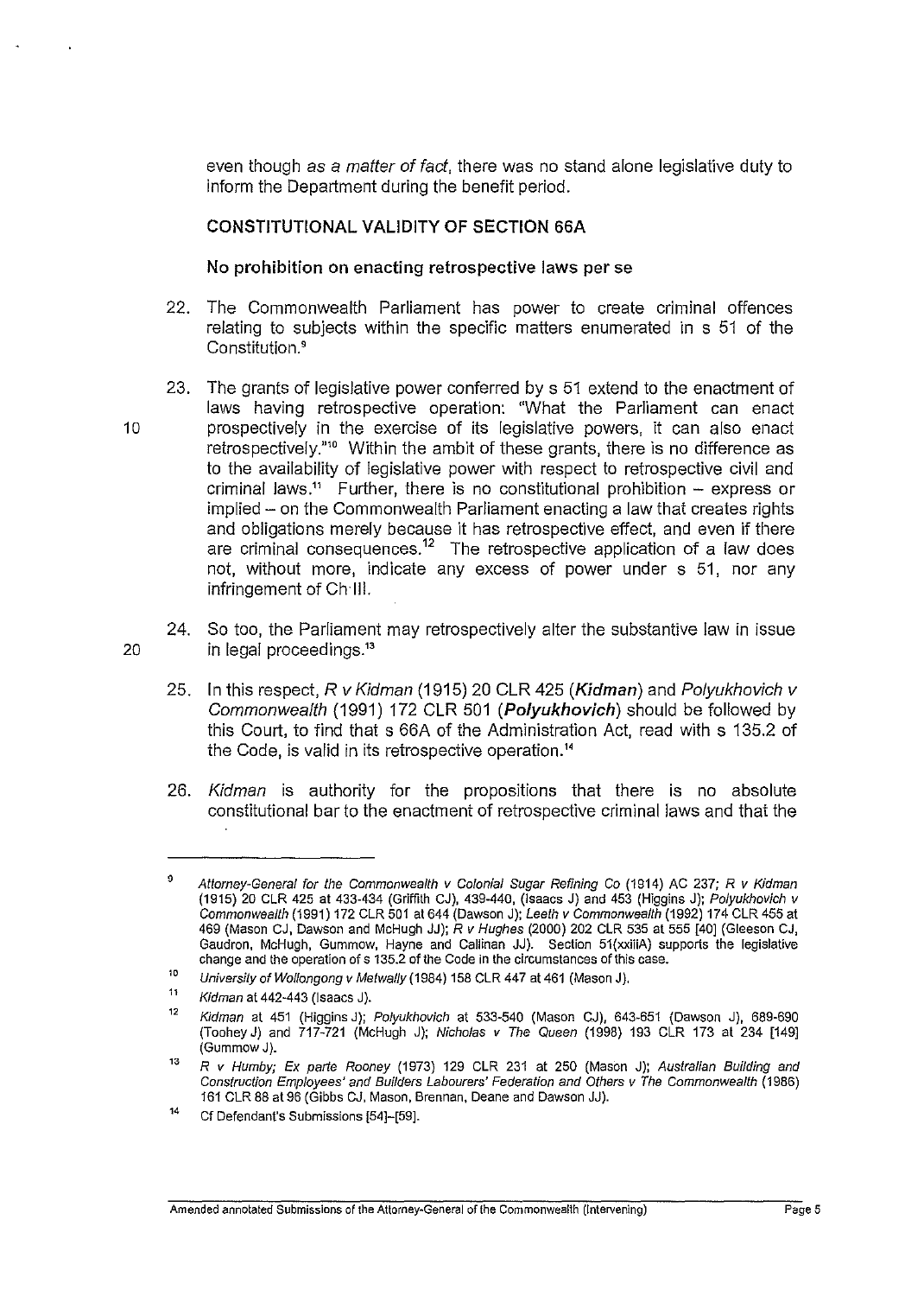Commonwealth Parliament has full power to give a retrospective operation to its laws, including criminal laws. It has been relied upon for these propositions in subsequent cases.<sup>15</sup> The fact that the law in Kidman criminalised conduct that was a common law offence was not considered relevant by 5 of the 6 Justices in that case. It is not relevant to the application of the only germane constitutional limitation in this case; namely, the separation of powers. And the fact that a Ch Ill argument was not expressly raised in Kidman does not deprive the case of its status as authority for the generality of the propositions expressed above.

- 10 27. In Polyukhovich, each of Mason CJ (at 533), Dawson J (at 647-649) and McHugh J (at 717-718) held that Parliament has power to enact retrospective criminal laws. However, each recognised that this power is subject to the limitation derived from the constitutional separation of powers and  $-$  as a particular operation of that doctrine - the prohibition on enacting a bill of attainder (a law that determines of itself the criminal guilt of an identified individual or group of individuals). These Justices did not consider to be relevant the question whether the conduct retrospectively criminalised would have been otherwise unlawful or wrongful at the time it occurred. This approach should be accepted as good law.
- 20 28. The judgment of Toohey J in Polyukhovich should not be understood as departing from the other members of the majority. His Honour approached the issue that arose in these terms: "The validity of the Act may be tested against the requirements of Ch Ill of the Constitution, that is, the Act must not call for an exercise by a Court to which the Chapter applies, of what is not truly judicial power."<sup>16</sup> His Honour decided that issue on the basis that a law that operates retrospectively does not thereby offend Ch  $III$ .<sup>17</sup> It is only if a law purports to operate in such a way as to require a court "to act contrary to accepted notions of judicial power"<sup>18</sup> that a contravention of Ch<sub>III</sub> might be involved. It was conceivable that, in some circumstances, a law that 30 purported to criminalise conduct, which attracted no criminal sanction at the time it was done, might offend Ch Ill. But the Act, in its application to the information laid against the plaintiff, was not retrospective in any offensive way." In his discussion, Toohey J identified general objections to retrospective criminal laws which, he observed, "have their source in a fundamental notion of justice and fairness" and, in particular, the capacity to choose to avoid conduct which will attract criminal sanction.20 However, his

<sup>15</sup>  R v Snow (1917) 23 CLR 256 at 265 (Barton ACJ); Ex patte Walsh and Johnson; Re Yates (1925) 37 CLR 36 at 86 (Isaacs J) and 124-125 (Higgins J); Millner v Wraith (1942) 66 CLR 1 at 9 (Williams J); Australian Communist Party v Commonwealth (1951) 83 CLR 1 at 172 (Latham CJ); Metwally (1984) at 461 (Mason J) and 484 (Dawson J).

<sup>16</sup>  Polyukhovich at 692. item 8.

<sup>17</sup>  Polyukhovich at 689.

<sup>18</sup>  Polyukhovich at 687. 689.

<sup>19</sup>  Polyukhovich at 690.

<sup>20</sup>  Polyukhovich at 686-688.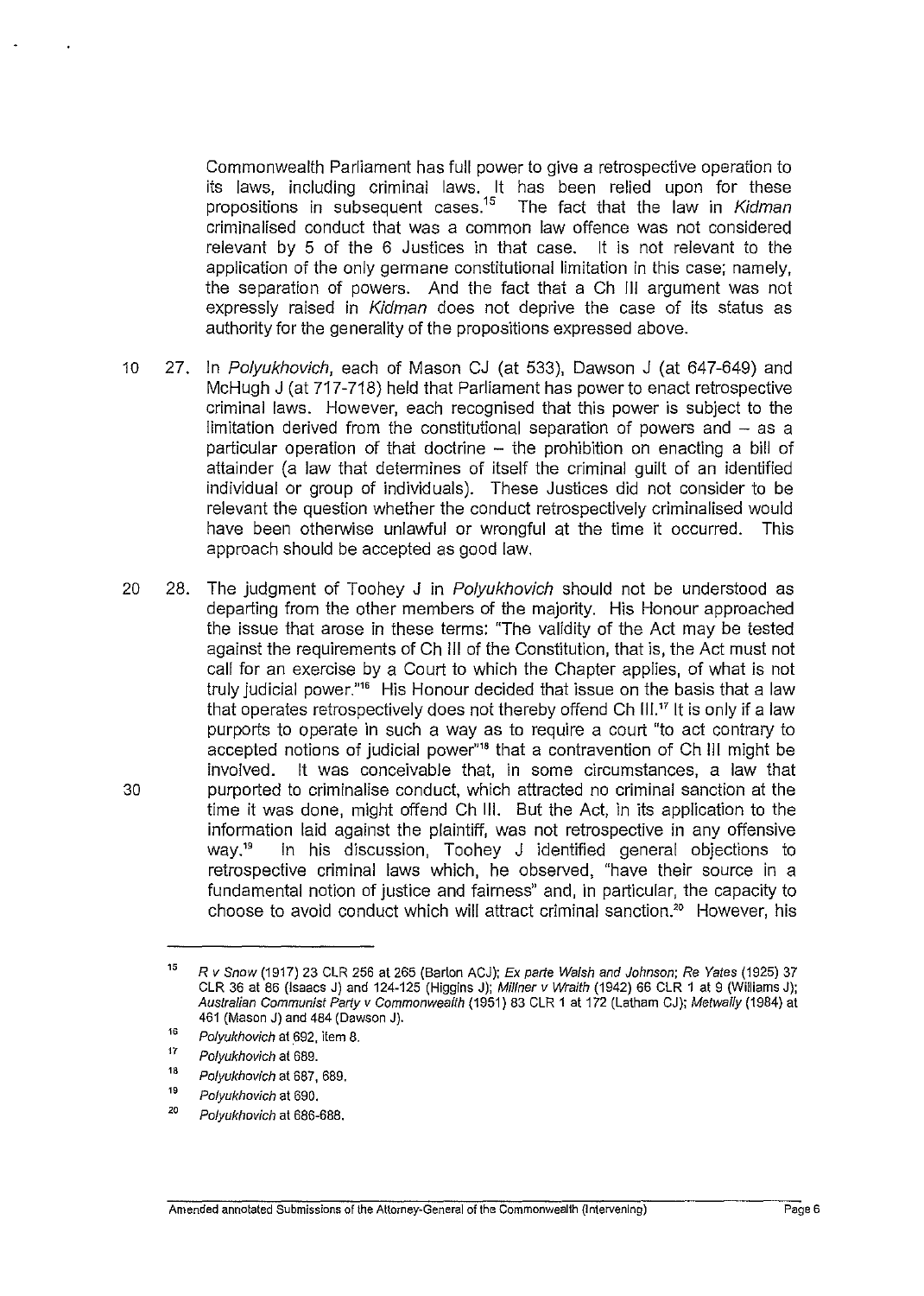Honour accepted that there could be circumstances in which a retrospective criminal law would be justified in balancing the public and private interests involved.<sup>21</sup> His Honour's discussion<sup>22</sup> suggests that he did not consider that, in  $context - including$  "the universality of the condemnation of murder in municipal laws" $3 -$  the retrospective operation of the law by itself required any further inquiry as to whether the law constituted an impermissible direction to the court as to the exercise of judicial power. By contrast, a retrospective criminal law the operation of which was not justified in balancing the public and private interests involved or which was retrospective 10 in any offensive way, may invite closer scrutiny as to whether it operated as an impermissible direction to the court as to the exercise of judicial power.

> Implications arising from the separation of judicial and legislative power

- 29. The second step in the argument is to make the necessary concession that the Commonwealth Parliament's power to make laws, including retrospective laws, is constrained by implications derived from the doctrine of the separation of powers. Sections 1, 61 and 71 of the Constitution give effect to this doctrine by separately vesting the legislative, executive and judicial powers of the Commonwealth.<sup>24</sup>
- 20 30. Two aspects of the constitutional separation of powers are capable of bearing upon the present case.
	- 31. First, the Commonwealth Parliament cannot itself purport to exercise the judicial power of the Commonwealth. While "judicial power'' defies "purely abstract conceptual analysis",<sup>25</sup> it describes the power of a sovereign authority "to decide controversies between its subjects, or between itself and its subjects, whether the rights relate to life, liberty or property".<sup>26</sup> The nature of the judicial function involves the determination of a question of legal right or legal obligation by the application of law as ascertained to facts as found

<sup>21</sup>  Polyukhovich at 689.

<sup>22</sup>  Polyukhovich at 690-692.

<sup>23</sup>  Polyukhovich at 690.

<sup>24</sup>  Wilson v Minister for Aboriginal and Torres Strait Islander Affairs (1996) 189 CLR 1 at 10-11 (Brennan CJ, Dawson, Toohey, McHugh and Gummow JJ); Nicholas at 200 [48] (Toohey J); R v Kirby; Ex Parte Boilermakers Society of Australia (1956) 94 CLR 254. See also MJC Vile, Constitutionalism and the Separation of Powers (2<sup>nd</sup> ed, 1998) at 14.

<sup>25</sup>  R v Trade Practices Tribunal; Ex parte Tasmanian Breweries Ply Ltd (1970) 123 CLR 361 at 394 (Windeyer J) and 374-375 (Kitto J); Precision Data Holdings Ltd v Wills (1991) 173 CLR 167 at 188 (Mason CJ, Brennan, Deane, Dawson. Toohey, Gaudron and McHugh JJ); Fencott v Muller (1983) 152 CLR 570 at 608 (Mason, Murphy, Brennan, Murphy-and Deane JJ).

<sup>26</sup>  Huddart, Parker & Co. Ply. Ltd. v Moorehead (1909) 8 CLR 330 at 357 (Griffith CJ); Russel/ v RusseJI (1976) 134 CLR 495 at 505 (Barwick CJ), 520 (Gibbs J) and 532 (Stephen J); TCL Air Conditioner (Zhongshan) Co Ltd v The Judges of the Federal Court of Australia [2013] HCA 5 at [27] (French CJ and Gageler J); Bass v Permanent Trustee Co Ltd (1999) 198 CLR 334 at 359 [56] (Gleeson CJ, Gaudron, McHugh, Gummow, Kifby, Hayne, Callinan JJ); Re Refugee Review Tribunal; Ex parte Aala (2000) 204 CLR 82 at 101 [42] (Gaudron and Gummow JJ Gleesen GJ).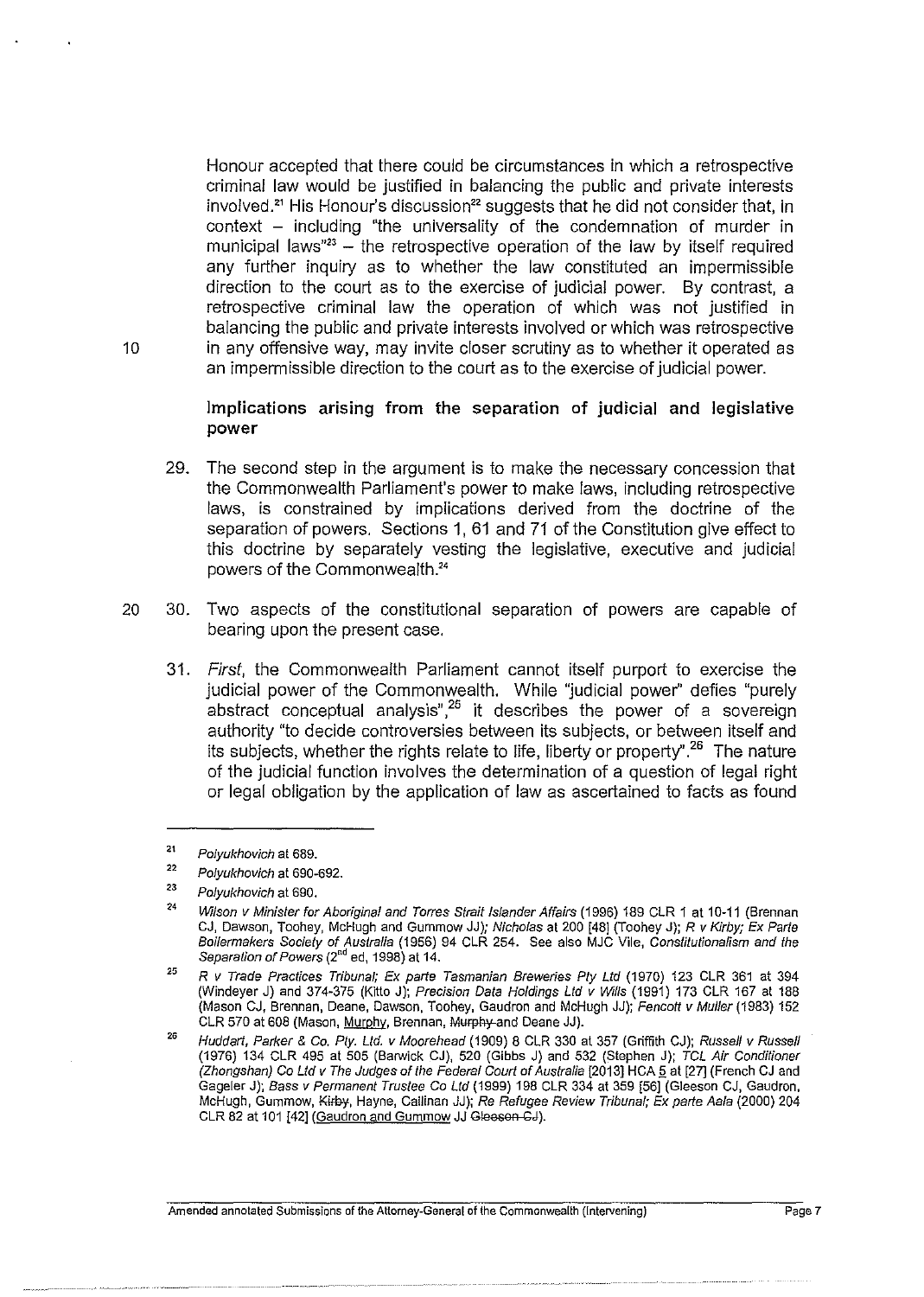"so that an exercise of the power creates a new charter by reference to which that question is in future to be decided as between those persons or classes of persons".<sup>27</sup> The process by which the function is performed involves, subject to appropriate exceptions, an open and public inquiry,<sup>28</sup> in accordance with the rules of procedural fairness.<sup>29</sup>

32. The adjudgment and punishment of criminal guilt is exclusively judicial in character." The separation of powers would be infringed if the legislature itself declares criminal guilt or inflicts punishment for a crime without judicial trial, $31$  or prejudges an issue with respect to a particular individual and 10 requires a court to exercise its function accordingly." Thus, bills of attainder offend the separation of judicial power.33 Such bills characteristically include provisions which:

- 32.1. designate a person or group of persons, often by name;
- 32.2. recite their crimes, often treason;
- 32.3. pronounce their guilt, or adjudge them guilty, or both; and/or
- 32.4. impose punishment on them, including (for a bill of attainder) death.
- 33. So understood, a bill of attainder wholly supplants the court's function of determining criminal guilt. It does not involve any direction to the court as to the exercise of its jurisdiction, save by displacing it. While it may (but need

<sup>27</sup>  TCL Air Conditioner (Zhongshan) Co Ltd v The Judges of the Federal Court of Australia (2013] HCA 5 at [27] (French CJ and Gageler J) citing R v Trade Practices Tribunal; Ex parte Tasmanian Breweries Pty Ltd (1970) 123 CLR 361 at 374 (Kitto J) and Attorney-General (Cth) v Breckler (1999) 197 CLR 83 at 110 [41] (Gleeson CJ. Gaudron, McHugh, Gummow, Hayne and Callinan JJ).

<sup>28</sup> Russell v Russell (1976) 134 CLR 495 at 505 (Barwick CJ), 520 (Gibbs J) and 532 (Stephen J).

<sup>29</sup>  TCL Air Conditioner (Zhongshan) Co Ltd v The Judges of the Federal Court of Australia [2013] HCA 5 at [27] (French CJ and Gageler J); Assistant Commissioner Michael James Condon v Pompano Ply Ltd (2013] HCA 7 at [156] (Hayne, Grennan, Kiefel and Bell JJ).

<sup>30</sup> Waterside Workers' Federation of Australia v JW Alexander Ltd (1918) 25 CLR 434 at 444 (Griffith CJ); R v Davison (1954) 90 CLR 353 at 368-369 (Dixon *CJ* and McTiernan J) and 383 (Kitto J); Polyukhovich at 608-609 (Deane J); Chu Kheng Lim v Minister for Immigration Local Government and Ethnic Affairs (1992) 176 CLR 1 at 27 (Brennan, Deane and Dawson JJ); Nicholas at 187 [19]- [20] (Brennan CJ).

<sup>31</sup>  BLF at 96 (Gibbs CJ, Mason, Brennan, Deane and Dawson JJ); Bachrach v Queensland (1998) 195 CLR 547 at 562-563 (Gleeson CJ, Gaudron, Gummow, Kirby and Hayne JJ); Nicholas; United States v Lovett (1946) 328 US 303 at 322-323 (Frankfurter J). McHugh J in Lim, at 69-70, summarises the history of bills of attainder. Cf L Tribe, American Constitutional Law (2<sup>nd</sup> edn) (Foundation Press: 1988) at 643, which describes a bill of attainder as an instrument that "proscribes legislative punishment of specified persons - not of whichever persons might be judicially determined to fit within properly general **proscriptions duly enacted in advance."** 

<sup>32</sup>  Waterside Workers' Federation of Australia v J W Alexander (1918) 25 CLR 434 at 444 (Griffith CJ); Polyukhovich at 536 (Mason CJ) and 649 (Dawson J); Lim at 27 (Brennan, Deane and Dawson JJ); Nicholas at 220 (112] (McHugh J) and 231 [142] (Gummow J).

<sup>33</sup> Leeth at 469·470 (Mason CJ, Dawson and McHugh JJ); Palyukhovich; Haskins v Commonwealth (2011) 244 CLR 22 at 37 [25] and fallowing (French CJ, Gummow, Hayne, Grennan, Klefel and Bell JJ).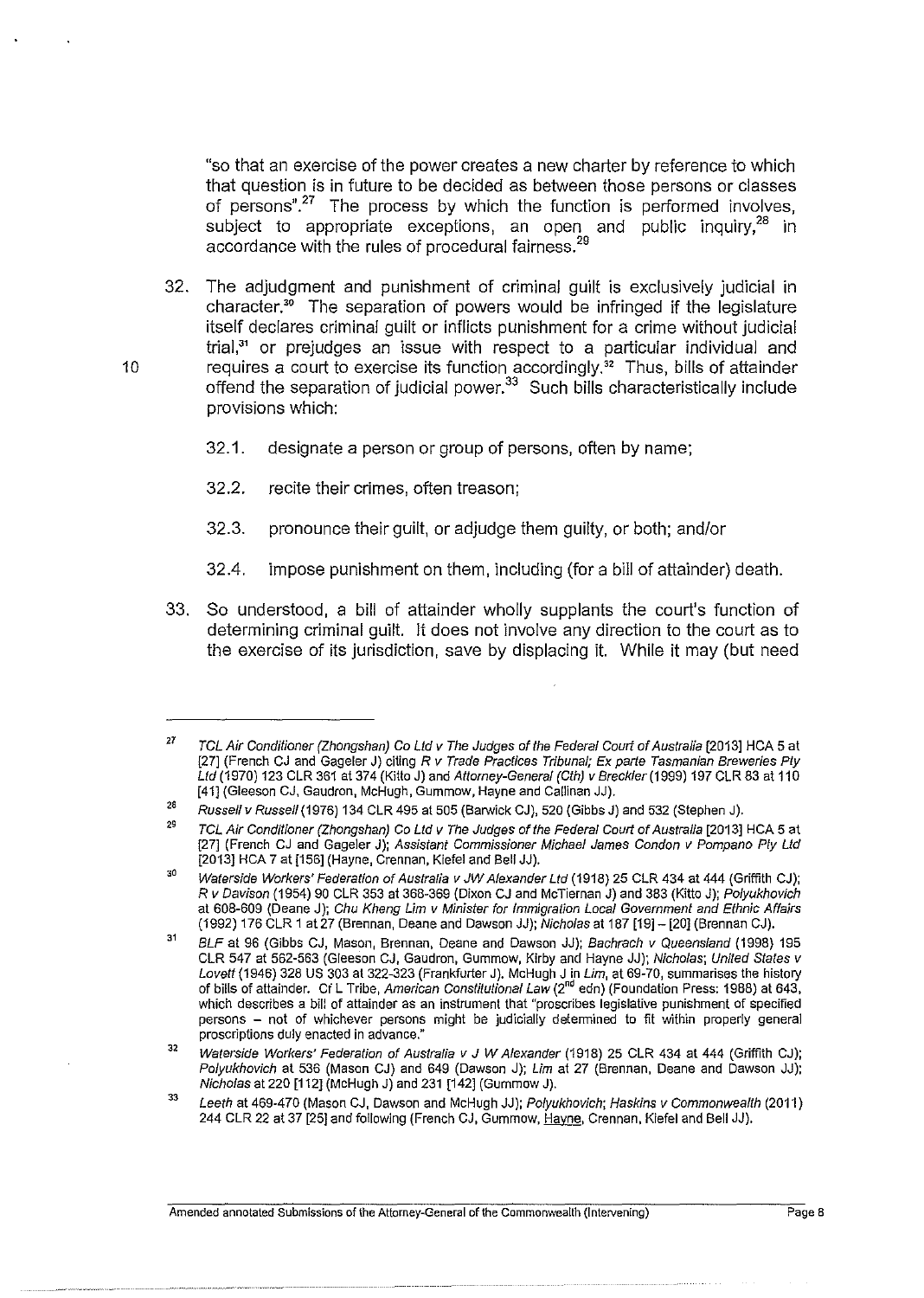not) effect a retrospective alteration to the law, it is not this aspect that creates the offence against Ch Ill. As Mason CJ observed in Po/yukhovich:

The distinctive characteristic of a bill of attainder, marking it out from other ex post facto Jaws, is that it is a legislative enactment adjudging a specific person or specific persons guilty of an offence constituted by past conduct and imposing punishment in respect of that offence. Other ex post facto laws speak generally, leaving it to the courts to try and punish specific individuals.<sup>34</sup>

- 34. Secondly, Parliament cannot interfere with the exercise of federal judicial 10 power by a court. It cannot enact a law that directs courts exercising federal jurisdiction "as to the manner and outcome of the exercise of their jurisdiction",<sup>35</sup> or which requires that the judicial power be exercised in a manner which is inconsistent with the essential requirements of a court or with the nature of judicial power.<sup>36</sup>
- 35. It is not, however, a necessary condition of an exercise of the judicial power that it must in all circumstances involve the application to facts of a legal principle or standard which in every sense has been formulated in advance of the events to which it is applied. It can properly involve the application to the facts of a retrospective law that operates on past conduct, so as to create 20 rights and liabilities. And so, in Polyukhovich Mason CJ said:

The need for an inquiry into what the law is presupposes that there may be uncertainty as to the nature, scope or content of the principle or standard to be applied. Indeed, it is widely recognized that courts, in exercising their judicial power, make and alter law in the sense of formulating new or altered principles."

36. Accordingly, while the separation of legislative and judicial power may lead to two specific implications which could bear on the validity of a retrospective law in certain particular circumstances, it would be wrong to deduce a general implication that retrospective criminal laws are fundamentally 30 repugnant to the judicial power."

<sup>34</sup>  Polyukhovich at 535. See also Polyukhovich at 647 (Dawson); Leeth at 469-470 (Mason CJ, Dawson and McHugh JJ).

<sup>35</sup>  Lim at 36-37 (Brennan, Deane and Dawson JJ) and 53 (Gaudron J); Gypsy Jokers Motorcycle Club Inc v Commissioner of Police (2008) 234 CLR 532 at 560 [39] (Gummow, Hayne, Heydon and Kiefel JJ) and 594 [174] (Grennan J); Australian Education Union v General Manager of Fair Work Australia (2012) 86 ALJR 595 at 609, [48] (French CJ, Grennan and Kiefel JJ) and 615 [78] (Gummow, Hayne and Bell JJ).

<sup>36</sup>  Lim at 27 (Brennan, Deane and Dawson JJ); Nicholas at 185 [13] (Brennan CJ) and 208 [73]-[74] (Gaudron J).

<sup>37</sup>  Polyukhovich at 532-533.

<sup>38</sup>  Cf Defendant's Submissions [26]; where intended to encompass all retroactive criminal laws.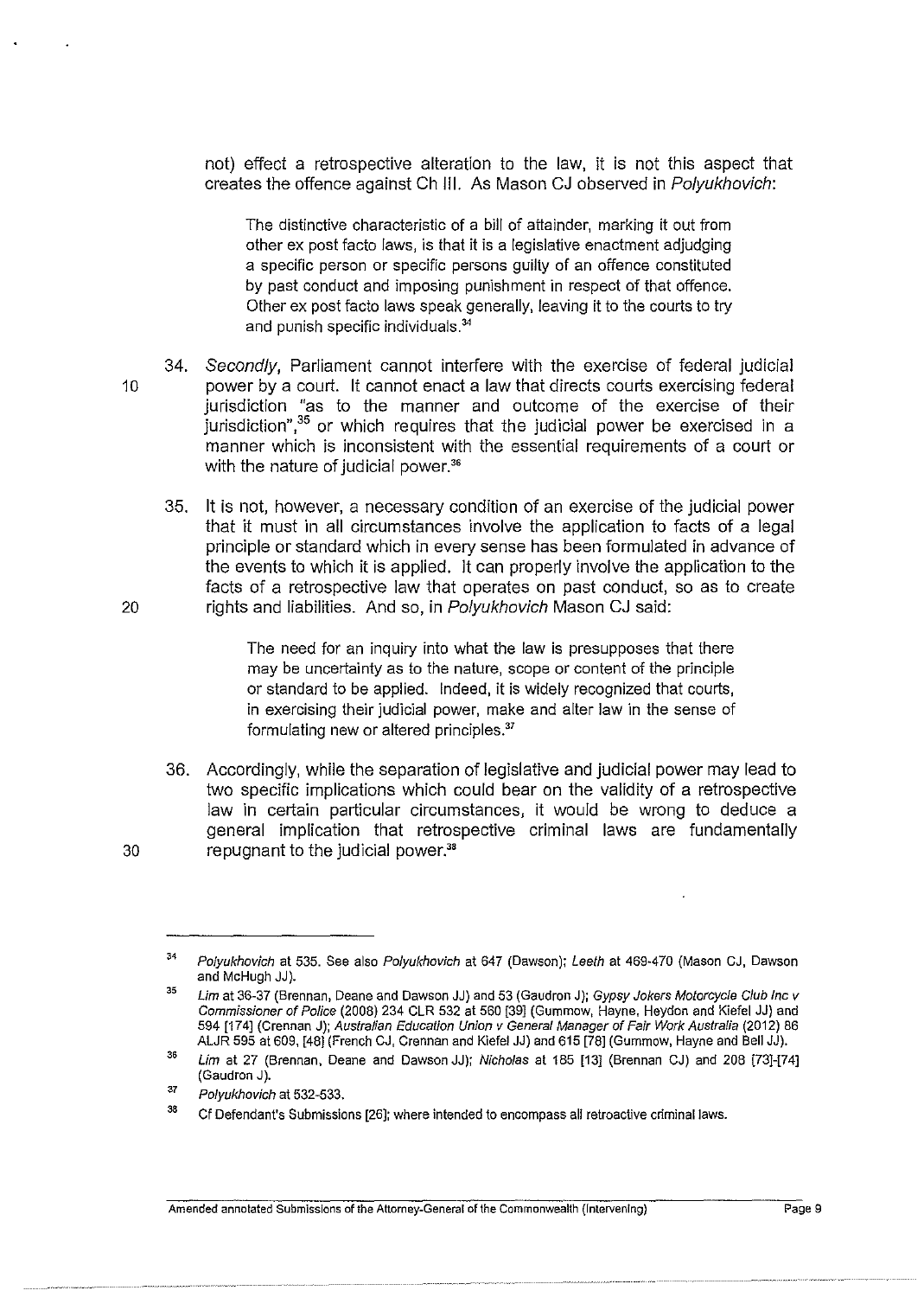## Specific response to the Defendant's core contentions at DS [26]

- 37. The third step in the argument is to offer a specific response to the Defendant's core contentions.
- 38. The proposition advanced at [26.1] of the Defendant's Submissions could be accepted if expressed as follows: a retrospective criminal law usurps or interferes with the exercise of the judicial power of the Commonwealth if it in effect removes from the court the fundamental task of determining an element of the offence (where this latter notion is understood as meaning the identification of the law and the application of that law to the facts as found). 10 The Defendant's use of the causal term  $- by in effect - erroneously moves$ from one formal characteristic of a law to conclusions about the substantive content, and mode of application, of that law. Not every rule of the criminal law constitutes or relates to an element of an offence. Not every retrospective criminal rule that affects an element of an offence must  $-$  by reason of that character alone – remove from the court the task of determining that or any other element of the offence. Nor does every retroactive criminal law apply to "an identifiable group of persons": cf Defendant's Submissions  $[26.1]$  and  $[34]$  -  $[39]$ . And so, in Nicholas at 1923 [28], Brennan CJ observed that the principle to be derived from Livanage  $vR$ 20 [1967] 1 AC 259 "applies only to legislation that can properly be seen to be directed ad hominem." Toohey J made this related observation at 203 [57] (footnotes omitted):

Even though the existence of controlled operations may be ascertainable, identifying the persons affected by a controlled operation is another matter. There is nothing in the relevant provisions which singles out an individual, as in Kable v Director of Public Prosecutions (NSW), or which singles out a particular category of persons. It is simply the fact that by applying to controlled operations commenced before Pt 1AB, s 15X necessarily operates only by reference to accused persons *to* whom those operations related. In the same way, it might be said that the War Crimes Act 1945 (Cth) necessarily applied only *to* the conduct of a limited number of persons. But that did not lead *to* any declaration of invalidity. The legislation held invalid in Liyanage v The Queen R went a great deal further by purporting to legislate ex post facto the detention of particular persons charged with particular offences on a particular occasion.

39. So too, in Leeth at 470 69, Mason CJ, Dawson and McHugh JJ said this:

[A] law of general application which seeks in some respect to govern the exercise of a jurisdiction which it confers does not trespass upon the judicial function.

40. The proposition advanced at [26.2] of the Defendant's Submissions cannot be accepted for the related reason that use of the causal notion "by"  $-$  as

**Amended annotated Submissions of the** Attorney~General **of the Commonwealth (Intervening) Page 10** 

30

40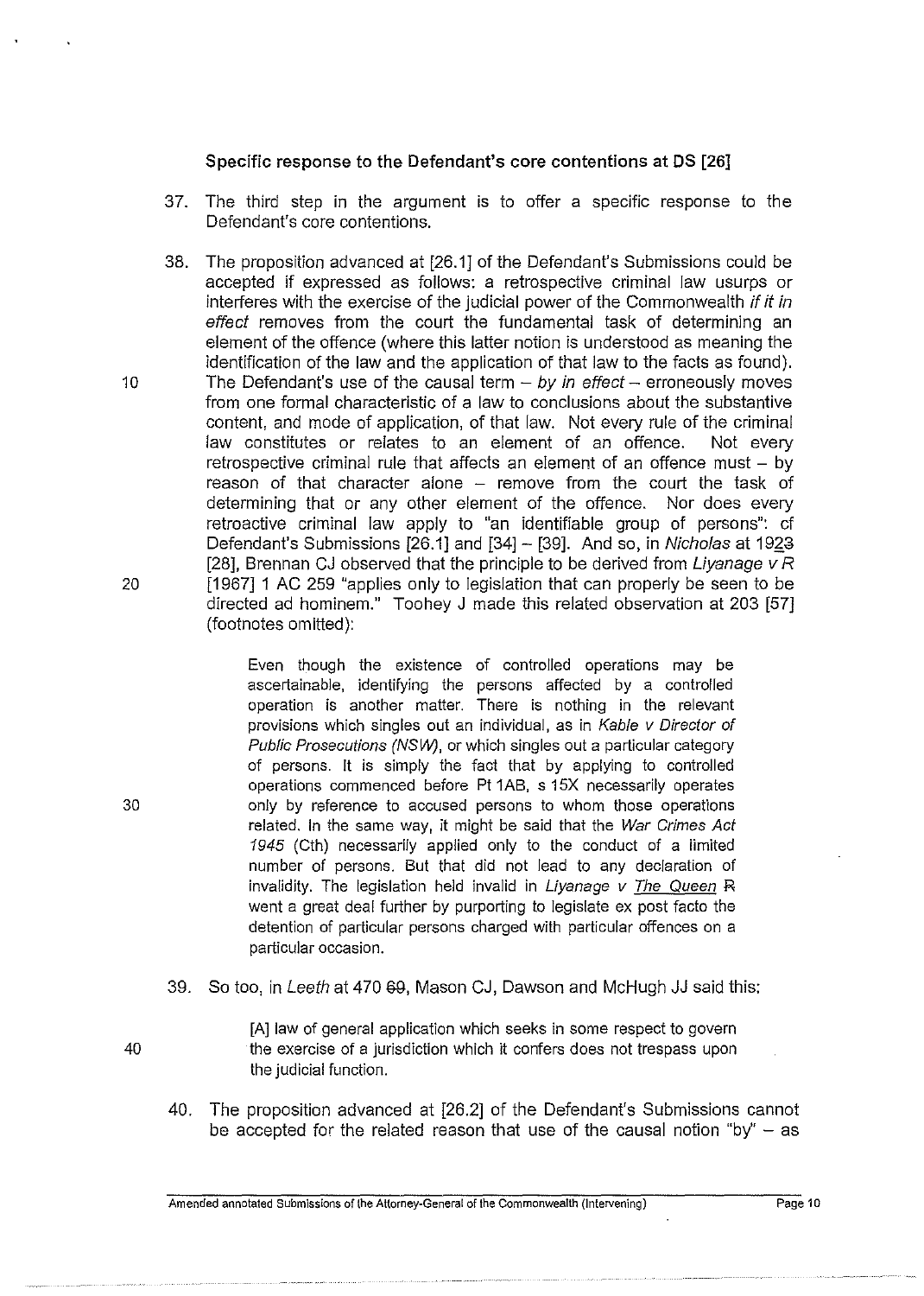opposed to the conditional notion " $i f'' - f$ ails to recognise that the conclusion of invalidity flows from an impermissible effect of the application of a law upon the exercise of the judicial power, and not from the mere fact that a Jaw is retrospective. As Toohey J observed in Polyukhovich: "It is not the case that a law (even a criminal law) that operates retroactively thereby offends Chapter Ill of the Constitution."" A retrospective law does not "punish on the basis of a fiction". The court exercises judicial power to impose punishment for conduct found by the court to have occurred, by reference to the law determined by the court as applying at the time of trial.

## 10 **No relevant distinction between criminal and civil laws**

- 41. The fourth step in the argument is to address specifically the Defendant's isolation of retrospective criminal laws as having a particular offensive nature. It is uncontroversial that the mere fact that a civil law is to be applied retrospectively is not inimical to the exercise of judicial power. There is no reason in principle why any distinction should be drawn in this respect between civil and criminal laws.<sup>40</sup>
- 42. The implications derived from Ch !II, including the doctrine of the separation of powers, operate alike  $-$  at the level of principle  $-$  in respect of both civil and criminal laws that have retrospective operation. $41$  In each case, the 20 criteria of invalidity are those identified above; whether the Commonwealth Parliament has purported to exercise judicial power itself and supplant the judicial function, or has otherwise interfered with the exercise of judicial power by a court.
- 43. While these criteria remain constant, their *application* may differ as between civil and criminal laws. The determination of criminal guilt or innocence is an exclusively judicial function. In the context of the civil law, Parliament's powers with respect to the abrogation, creation and alteration of civil rights, obligations or liabilities may more readily incline to the result that laws with respect to such matters do not infringe the separation of powers doctrine by 30 virtue only of pertaining to those matters. However, neither in respect of the civil nor the criminal law, can Parliament direct the outcome of a court's exercise of its jurisdiction. The function of a court in both civil and criminal proceedings is to apply the law as it is at the time of the trial, to the facts as it has determined them to be, subject to any constraints and implications drawn from Ch Ill of the Constitution. The relevant enquiry is not when the law to be applied by the court was enacted but whether, in enacting that law,

<sup>39</sup> Polyukhovich at 689 (emphasis added).

<sup>40</sup>  Polyukhovich at 718 (McHugh J, citing Isaacs J in Kidman). A categorical prohibition on the enactment of retrospective criminal laws would raise difficult issues about the classification of laws. A less than bright line divides the terms ''civil" and "criminal'', including in the context of the application of retrospective laws: Dalton v NSW Crime Commission (2006) 227 CLR 490 at 502 [27] (Gleeson CJ, Gummow, Hayne, Callinan, Heydon and Grennan JJ).

<sup>41</sup> Kidman at 442-443 (Isaacs J); Po/yukhovich at 718 (McHugh J).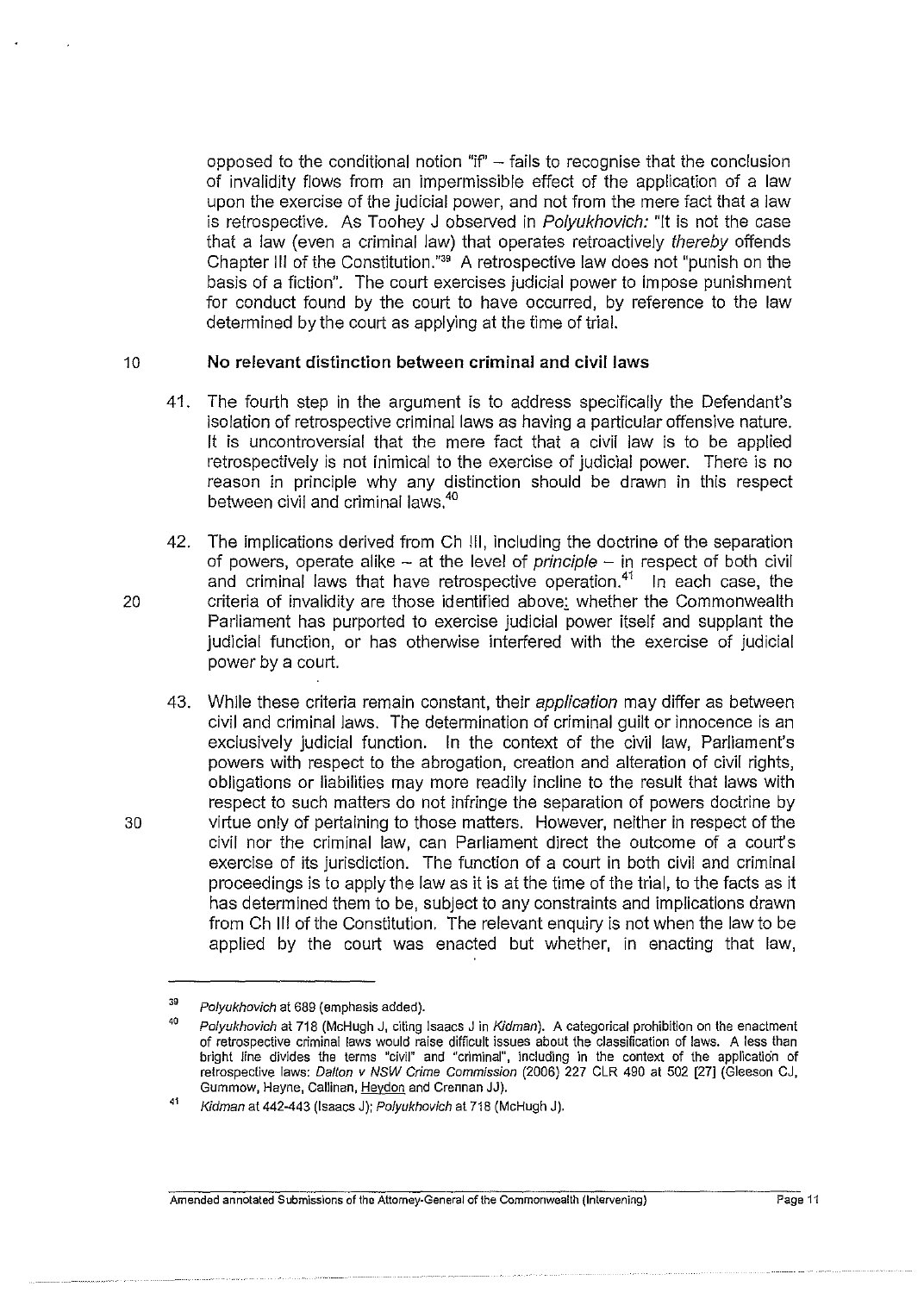Parliament has itself purported to exercise judicial power, or has otherwise interfered with the exercise of judicial power.

#### Section 66A does not offend the separation of powers

- 44. The fifth step in the argument is to apply the principles stated at [22]-[42] above to the provisions here in question.
- 45. Section 66A of the Administration Act, in its retrospective operation, read with s 135.2(1) of the Code, does not constitute an exercise of judicial power by substituting a legislative enactment of criminal guilt for a trial by a Ch Ill court. Nor does it constitute an interference with the nature of judicial power or the 10 judicial process: cf Defendant's Submissions [32]-[33]. Three matters merit attention.
	- 46. First, the legislation "speaks generally".<sup>42</sup> This is so, both as to: (i) its substantive field of application (it specifies no particular persons); and (ii) its temporal application (it is backdated to the date of commencement of the statute itself). It purports to encompass all possible historical and future applications. It does not on its face target any particular pending proceeding. It is, rather, a "law of general application which seeks in some respect to govern the exercise of a jurisdiction which it confers".<sup>43</sup>
- 47. Secondly, s 66A is given retrospective effect by reason of s 2(1) and Sch 1, 20 item 3 of the Amending Act, by which it is said to apply in relation to certain matters. The language of "application" suggests that the Parliament has achieved the amendment of the previous law, not by direction to the courts, but through reliance on legislative power.<sup>44</sup> It operates by its own force to achieve its stated purposes. Its character is, accordingly, substantively legislative. It does not deal with matters that are uniquely susceptible to judicial determination or insusceptible to legislative determination.<sup>45</sup> There is nothing judicial in character in the creation of a general legislative stand alone duty with both prospective and retrospective effect.
- 48. Thirdly, exposition of the full task reposed in a court under s 135.2(1) reveals 30 that no impermissible interference occurs and that it is left "to the courts to try and punish specific individuals".<sup>46</sup> By operation of s  $66A(2)$ , read with s  $2(1)$ and Sch 1, item 3 of the Amending Act, a court cannot relevantly convict a person of an offence against s 135.2(1) of the Code unless it determines that:

<sup>42</sup>  Polyukhovich at 535 (Mason CJ).

<sup>43</sup>  Leeth at 469-470 (Mason CJ, Dawson and McHugh JJ).

<sup>44</sup> Nelungaloo Ply Ltd v Commonwealth (1948) 75 CLR 495 and cf BLF. See further P Gerangelos, The Separation of Powers and Legislative Interference in Judicial Process (Oxford and Portland;· Hart Publishing, 2009) Chapter 2.

<sup>45</sup>  BLF at 95 (Gibbs CJ, Mason, Brennan, Deane and Dawson JJ).

<sup>46</sup>  Polyukhovich at 535 (Mason CJ).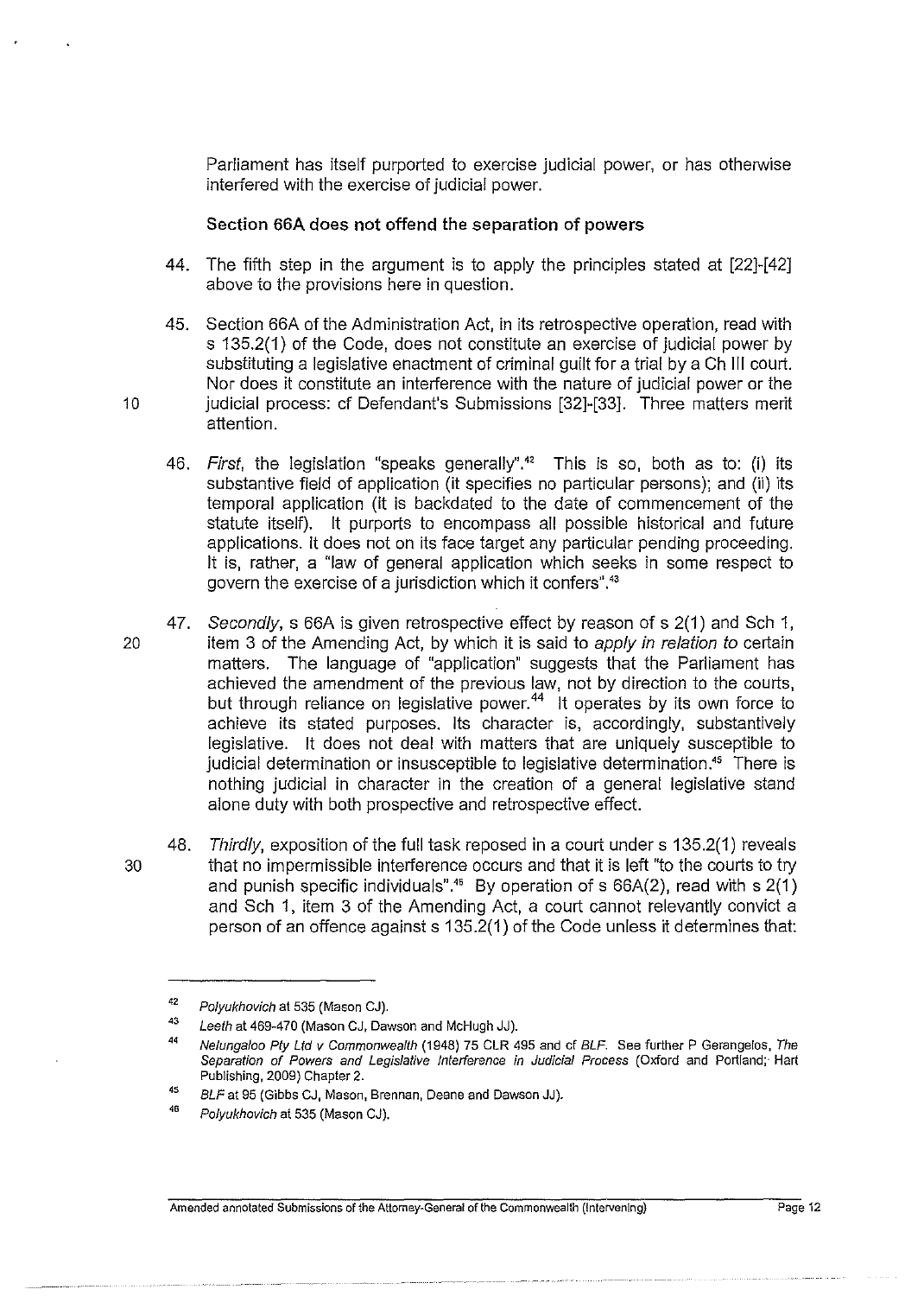- 48.1. a social security payment (other than a utilities allowance or senior supplement) was being paid to a person: s 66A(2)(a)(i);
- 48.2. an event or change of circumstances occurred that might affect the payment of that social security payment: s 66A(2)(b );
- 48.3. the person engaged in conduct, being a failure to inform the Department of the occurrence of the event or change. Having regard to ss 4.1 and 4.3 of the Code, this will require the court to determine and conclude that:
- (i) as a matter of fact, the person failed to inform the Department 10 of the occurrence of the event or change of circumstances: s 135.2(1)(a) read with s 4.1(2)(b);

which,

(ii) as a matter of law, there is a duty to perform:  $s$  4.3(b):

Having regard to s 5.6(1) of the Code, the court must also determine that:

(iii) this failure to inform the Department was intentional: s 5.6(1 );

- 48.4. as a result of that conduct, the person obtained a financial advantage for himself or herself from another person, being aware of the substantial risk that this would occur and, having regard to the 20 circumstances that were known to him or her, it was unjustifiable to take the risk that this result would occur: s 135.2(1 )(aa) read with s 5.6(2) and 5.4(2);
	- 48.5. the person knew or believed that he or she was not eligible to receive the financial advantage: s 135.2(1 )(ab); and
	- 48.6. the other person is a Commonwealth entity: s 135.2(1)(b).
- 49. Section 66A is relevant to the court's determination at the juncture identified in paragraph 483.3(ii) above. Having regard to the scheme of findings of fact and law that a court must make before any legal consequence follows, however, it is apparent that the Parliament has not purported to deal directly 30 with the ultimate issues of criminal guilt or innocence, insofar as s 66A operates retrospectively."
	- 50. Nor has the Parliament deemed to exist, or to have been proved to the satisfaction of the tribunal of fact, any ultimate fact, being an element of the

<sup>&</sup>lt;sup>47</sup> Nicholas at 210 [79] (Gaudron J) and 278 [251] (Hayne J).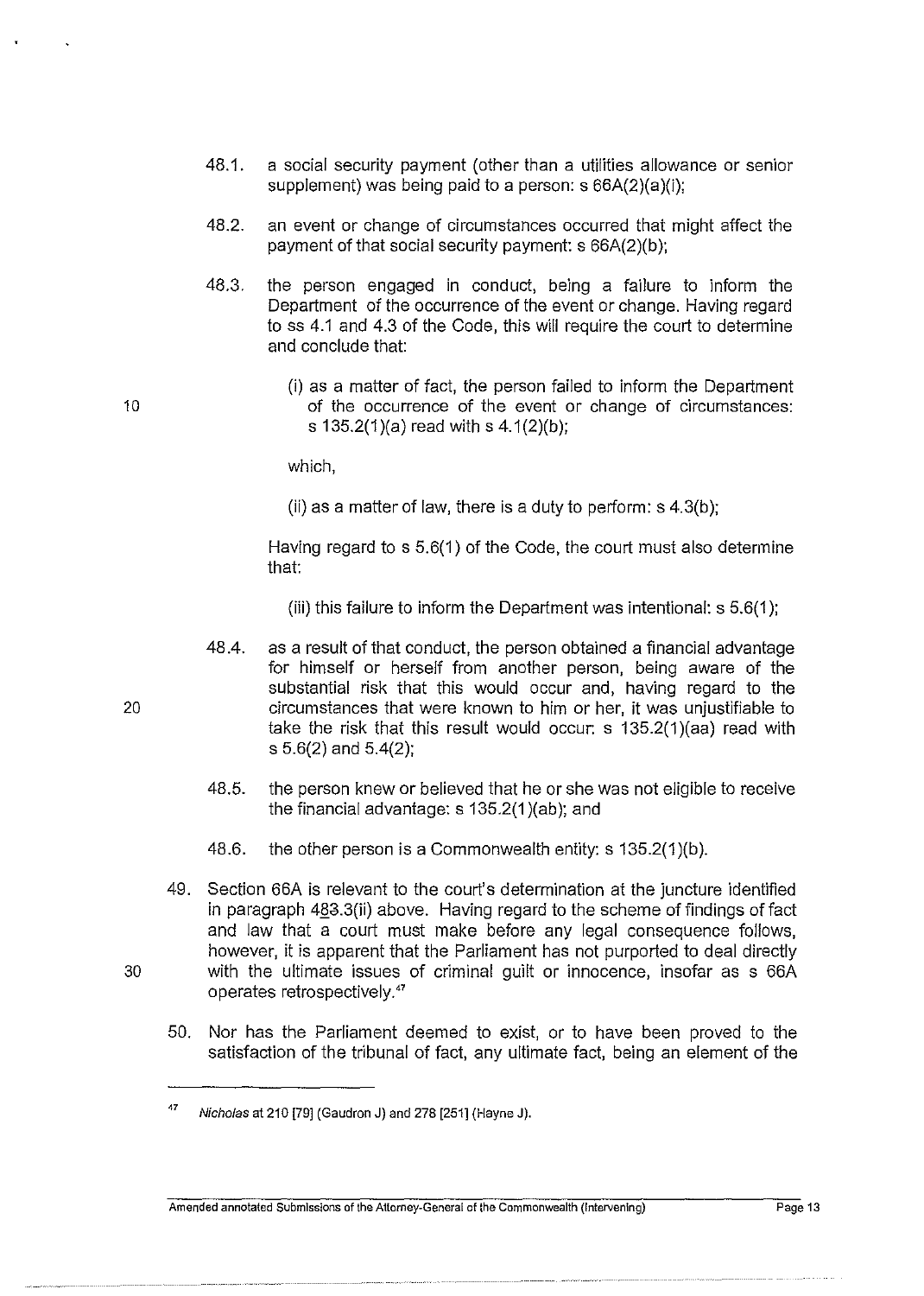offences with which the accused is charged." That this is so is revealed by the fact that the relevant element of the offence under s 135.2(1) of the Code is not that an accused intended to breach the stand alone duty imposed by s 66A. Rather, what must be established, consistent with [48] above, is that: (i) as a matter of fact, a person intentionally did not perform an act; and (ii) as a matter of law, there is a duty to perform that act.<sup>49</sup> So understood, it is apparent that, by s 66A, Parliament has prescribed an additional rule that is applied by the court at a discrete juncture of its decision-making process.

- 51. The court must apply that rule as much in a case where it has prospective 10 application as where it has retrospective operation.
	- 52. In performing its task under s 135.2(1 }, the Court will find facts, apply the law, and exercise any available discretion in making the judgment or order which is the purpose of judicial power.<sup>50</sup> It will thereby, in accordance with the usual judicial process, exercise the judicial power of the Commonwealth in determining quilt or innocence.<sup>51</sup>
- 53. Furthermore, applying the language of Toohey J in Polyukhovich, s 66A does not require a court to act contrary to accepted notions of judicial power. The retrospective operation of s 66A is an exercise of Parliament's legitimate role in the balancing of the public and private interests involved and is not an 20 impermissible direction to the court as to the exercise of judicial power. The full range of matters that must be proved before a Court can determine guilt in respect of the relevant offence  $-$  as identified at  $[3248]$  above  $-$  will, if established, indicate that the accused understood, or ought to have understood, at the time of the conduct charged, that his or her acts and omissions were wrongful. This ameliorates any ex facie unfairness in the creation and application of a retrospective criminal rule." Similarly, the grant letter stated: "You must tell us about any changes to your earnings within 14 days (28 days if happening outside Australia) if any of these things happen or may happen ... your income, not including financial investments or 30 maintenance, increases".<sup>53</sup> The non-statutory admonition articulated in the grant letter now finds legislative reflection in s 66A of the Administration Act. Accordingly, the statutory and administrative matrix entails that the "wrongful nature of the conduct ought to have been apparent to those who engaged in  $it^{m.54}$

<sup>48</sup>  Nicholas at 236 [156] (Gummow J).

<sup>&</sup>quot; 50 Jovanovic v Director of Public Prosecutions (Cth) [2012] SASC 194 at [38] (Gray J).

Nicholas at 190 [24] (Brennan CJ); Williamson v Ah On (1926) 39 CLR 95 at 108 (Isaacs J).

<sup>51</sup>  Nicholas at 188-191 (Brennan CJ); Kariapper v Wljesinha [1968] AC 717 (PC).

<sup>52</sup>  Cf W Blackstone, Co*mmentaries* (17<sup>lh</sup> ed) (1830), vol 1, pp 45-46, cited by Mason CJ in *Polyukhovich* at 534.

<sup>53</sup>  Stated Case [15], Table, item 1: Case Stated Book at 5,6.

<sup>54</sup>  Polyukhovich at 643 (Dawson J).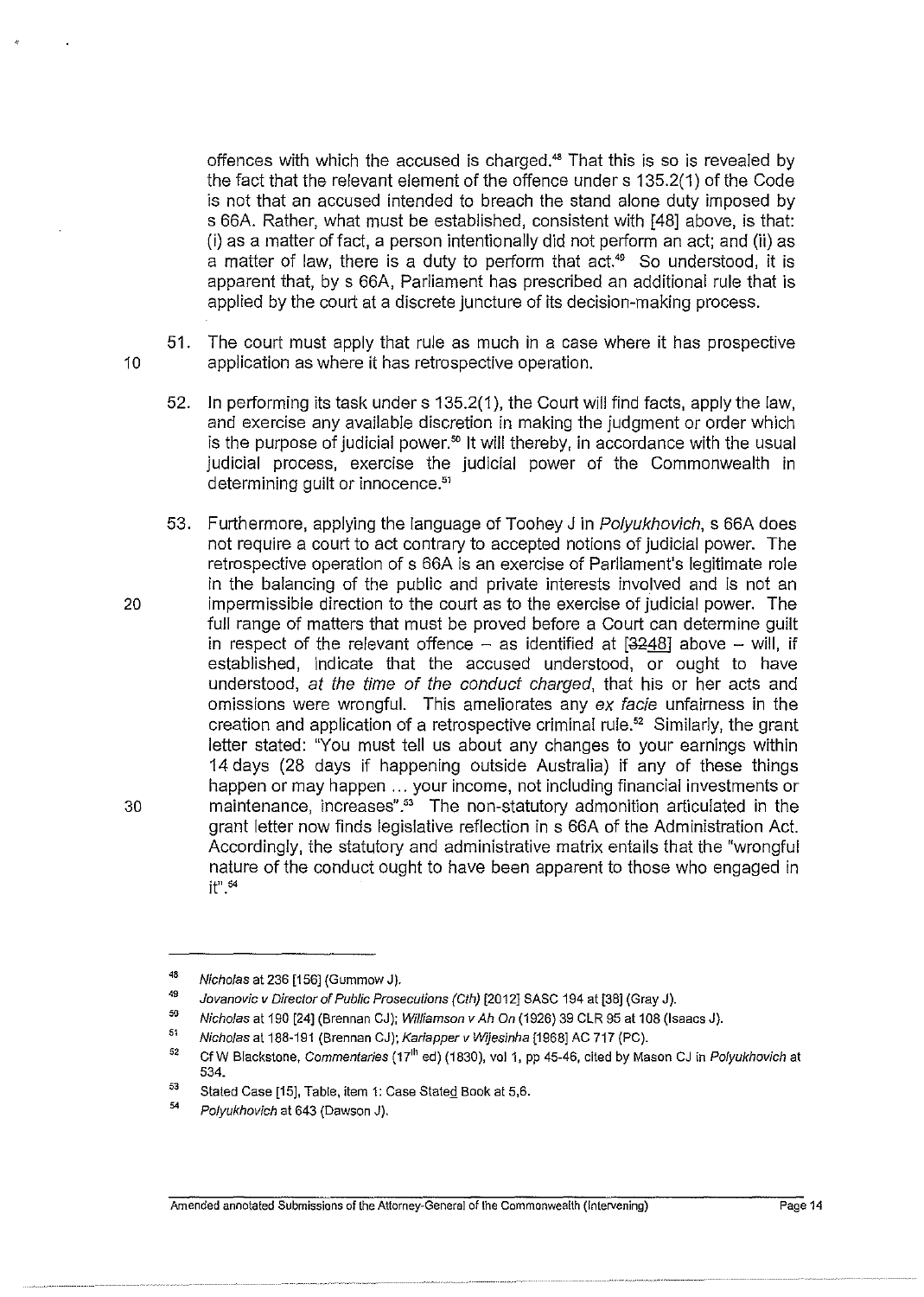54. The judgment made by Parliament is one available within the exercise of legislative power, leaving the courts to exercise the judicial power in the resulting matter. The legislative judgment might be expressed thus: the interest in protecting the integrity of the social security system justifies placing all persons who claim benefits to which they are not entitled under the same duty of disclosure backed by the criminal law, whether they are persons who do so after the change in law or before (but before a time when, by reason of the terms of the grant letter to them or otherwise, they knew or ought to have known that claiming benefits from the public purse carried with 10 it a duty, legal or otherwise, not to allow the public purse to continue to be expended when the basis for the payment had disappeared, or changed).

## **Conclusion on the separation of powers**

- 55. It is a permissible legislative choice for Parliament to enact laws including criminal laws - with retrospective effect. The defeasible character of the presumption that legislation is not intended to have retrospective effect reflects this proposition.<sup>55</sup> The enactment of such a law involves a question of legislative policy as opposed to legislative power.
- 56. The Commonwealth Parliament has frequently exercised this available legislative choice. Generally, and unsurprisingly, this has been in the context 20 of the civil law.<sup>56</sup> However, at times, the Commonwealth Parliament has considered it appropriate to enact retrospective criminal laws." Where validly so done, as Brennan CJ observed in Nicholas:<sup>58</sup>

<sup>55</sup>  Described by Dixon CJ in Maxwell v Murphy (1957) 96 CLR 261 at 267 as a defeasible "general rule of **the common law''; in a passage which Lord Rodger of Earlsferry considered "conveniently stated" the**  common law rule: Wilson v First County Trust (No 2) [2004] 1 AC 816 at 876 [187]. See further, Re Athlumney [1898] 2 QB 547 at 551-552 (Wright J); Phillips v Eyre (1870) LR 6 QB 1 at 23 (Exch) (Willes J); Fisherv Hebburn Ltd (1960) 105 CLR 188 at 194 (Fullager J); Geraldton Building Co Pty Ltd v May (1977) 136 CLR 379; Electrolux Home Products Ply Ltd v Australian Workers' Union (2004) 221 CLR 309 at 329 [21] (Gleeson CJ); Australian Education Union v General Manager of Fair Work Australia (2012) 286 ALR 625 at [32] (French CJ, Grennan and Kiefel JJ).

<sup>56</sup> See, for example, the Parliamentary Service Amendment Act 2013 (Cth), which retrospectively changed **the circumstances in which a parliamentary service employee would be in breach of the Parliamentary Services Code of Conduct. Tax and revenue measures are frequently enacted with retrospective effect,**  and justified by reference to principles of certainty and public benefit. A further category of retrospective **legislation gives legal effect to court decisions made without jurisdiction: see, for example, the Military**  Justice (Interim Measures) Act (No 2) 2009 (Cth) and the Family Law Amendment (Validation of Certain Orders and Other Measures) Act 2012 (Cth). Another category validates administrative decisions that were subject to technical irregularity: see the Classification (Publications, Films and Computer Games) Amendment Act (No 2) 2004 (Cth).

<sup>57</sup>  See, for example, the insertion of s 471.10 ("Hoaxes- explosives and dangerous substances") in the Code by the enactment of the Criminal Code Amendment {Anti-Hoax and Other Measures) Act 2002 (Cth). The provision commenced at 2.00pm on 16 October 2001, being "the time and date at which the **Prime Minister publicly announced the proposed new offence for sending hoax material'': Explanatory**  Memorandum, Criminal Code Amendment {Anti-hoax and Other Measures) Act 2002 at p 2. The Criminal Code Amendment (Offences Against Australians) Act 2002 (Cth) inserted new provisions into the Code making it an offence to murder, commit manslaughter or intentionally or recklessly cause **serious harm to an Australian, where that conduct occurs outside Australia. The relevant provisions**  commenced on 1 October 2002, prior to the date the Act received Royal Assent: 14 November 2002. The Commonwealth (Places) Application of Laws) Act 1970 (Cth) retrospectively applied the law of a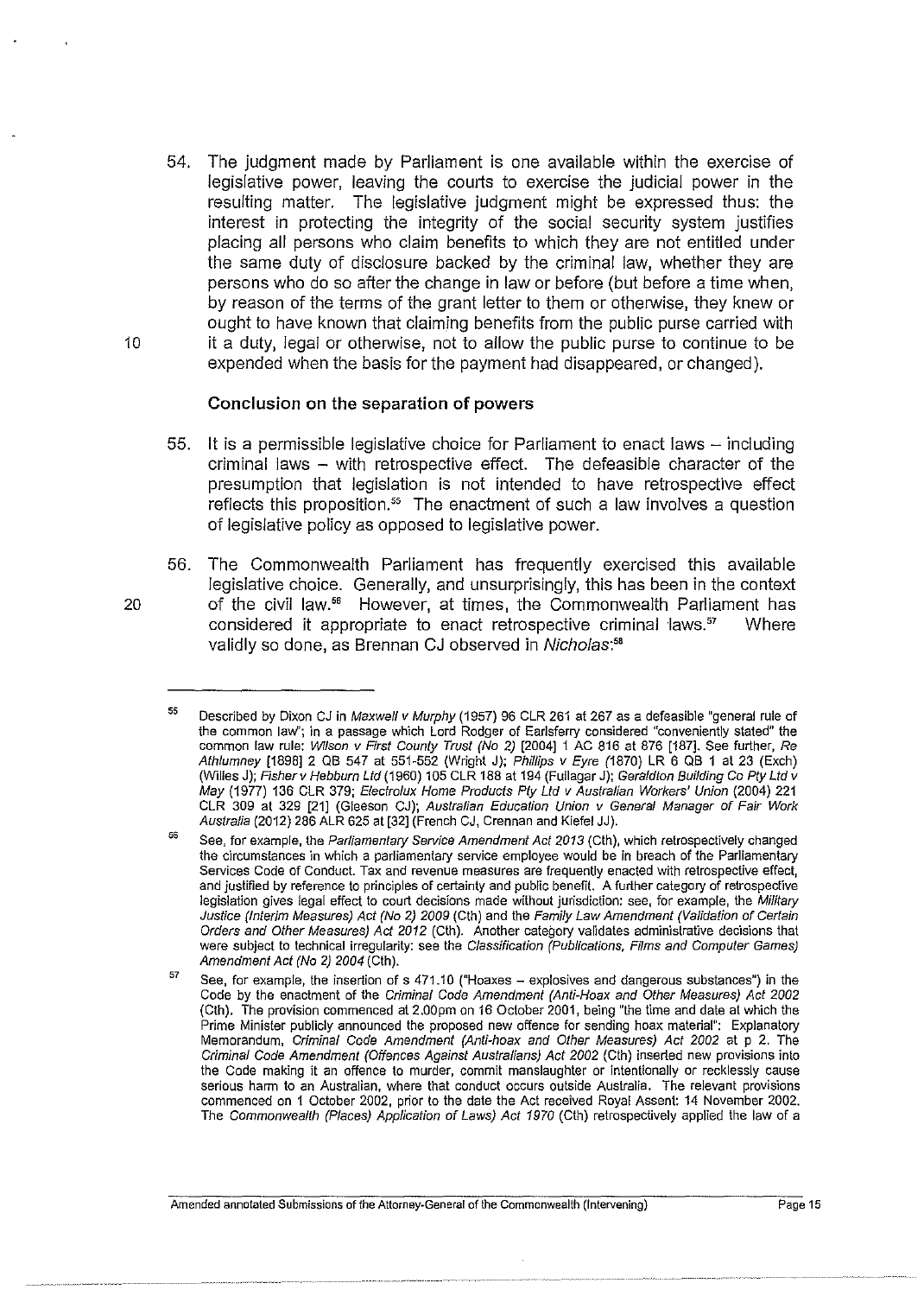It is the faithful adherence of the courts to the laws enacted by the Parliament, however undesirable the courts may think them to be, which is the guarantee of public confidence in the integrity of the judicial process and the protection of the courts' repute as the administrator of criminal justice.

57. The two final steps in the argument are to deal with history, and the rule of law generally.

#### **Arguments from history do not dictate a different outcome**

- 58. History, principle and authority do not alter this understanding of the 10 separation of powers doctrine and its application in this case: cf Defendant's Submissions [43]- [53]. That is, history does not support the proposition that the Constitution was drafted on an understanding that Parliament's powers with respect to the enactment of retrospective laws, including those with criminal consequences, would be categorically curtailed by the separation of powers (or otherwise).
	- 59. While the enactment of ex post facto criminal laws is expressly prohibited in the United States Constitution.<sup>59</sup> that prohibition has no counterpart in the Constitution.<sup>60</sup>
- 60. The absence of such a corresponding constitutional prohibition should be 20 characterised as a deliberate omission. Having observed that the "framers of our Constitution were much influenced by the model of the US Constitution", in Polyukhovich at 720, McHugh J observed:<sup>61</sup>

[O]ur Constitution does not prohibit Bills of Attainder or ex post facto laws. The omission must have been deliberate. It is a powerful indication that the Parliament was intended to have the power to enact ex post facto laws. Furthermore, I have not seen anything in the historical materials which would indicate that the framers of the Commonwealth Constitution believed or assumed that giving a criminal statute a retrospective operation was an exercise of, or an interference with the exercise of, judicial power.

State in a "Commonwealth place" in that State following this Court's decision in Worthing v Rowell and Muston Ply Ltd ( 1970) 123 CLR 89.

<sup>58</sup>  Nicholas at 197 [37] (Brennan CJ).

<sup>59</sup>  Art 1 § 9 and§ 10 of the United States Constitution.

<sup>60</sup>  Polyukhovich at 534 (Mason CJ); see also Kidman at 442 (Isaacs J), 453-454 (Higgins J), 458 and 463 (Powers J).

<sup>61</sup>  See also H Moore, The Constitution of the Commonwealth of Australia (1902), pp 85-91, in particular, p 89 for a discussion of the different considerations governing the development of the United States Constitution and the Australian Constitution, in the context of the separation of powers and express **constitutional prohibitions.**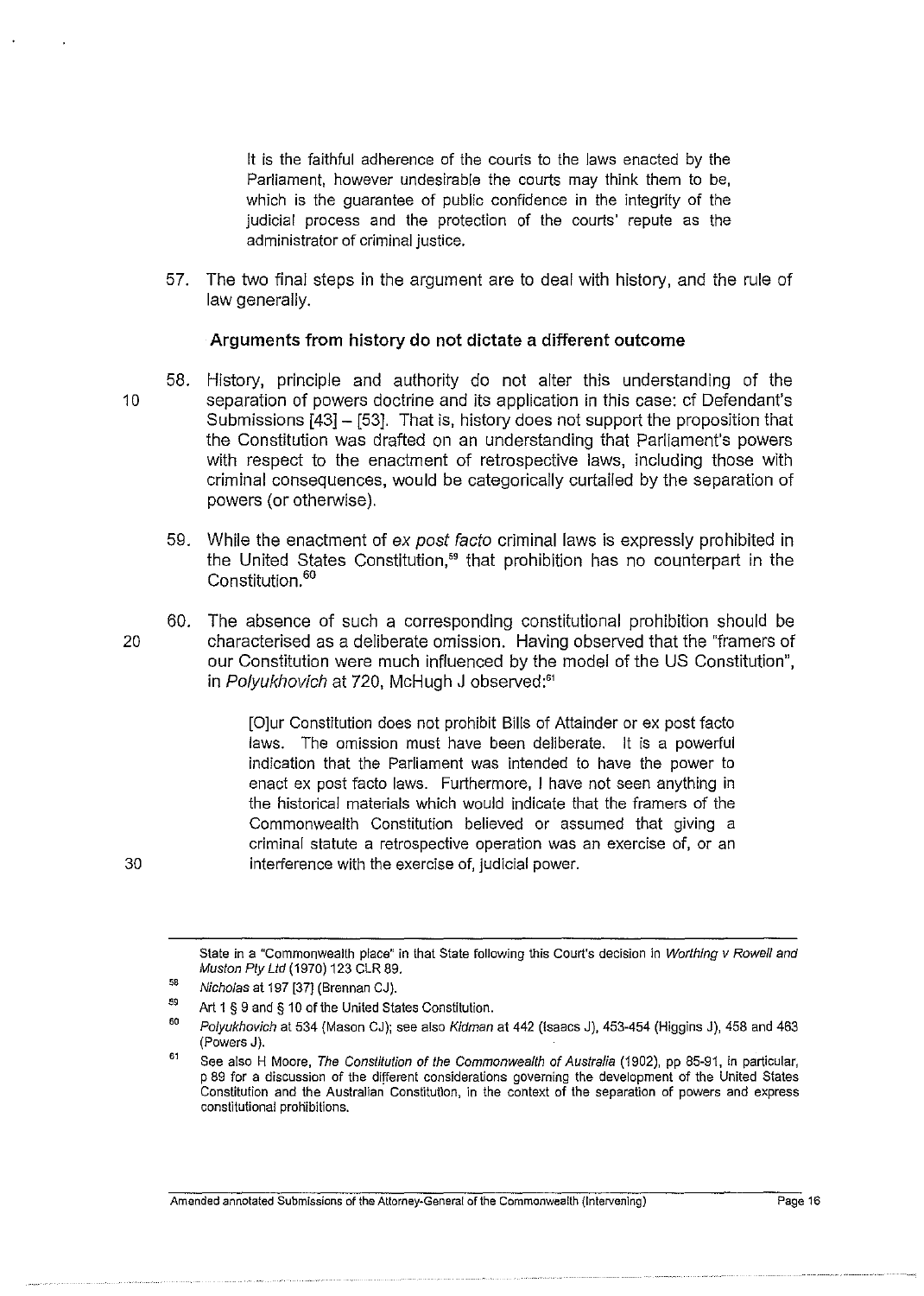- 61. His Honour further noted that Inglis Clark, writing in 1901, accepted that "[t]he Constitution does not prohibit the Parliament of the Commonwealth from making retroactive laws".<sup>62</sup>
- 62. Mason CJ separately observed in *Polyukhovich*, at 535, that the express prohibition in the United States Constitution in no way reflected the common law, and in all likelihood was a response to the particular power of the Parliament of Great Britain to enact bills of attainder.<sup>63</sup>
- 63. In summary, Ch Ill ought not be relied upon to resurrect, by implication, a general prohibition that the framers chose to reject.

#### 10 **Considerations arising from the rule of law do not dictate a different outcome**

64. So too, considerations grounded in the rule of Jaw cannot dictate any different conclusion as to validity in this case: $^{64}$  cf Defendant's Submissions [28]-[31]. True it is that the Constitution is framed upon the general assumption of the rule of law. 65 The essence of that notion is that all authority is subject to, and constrained by, law." It "reflects values concerned in general terms with abuse of power by the executive and legislative branches of government".<sup>67</sup>

<sup>62</sup>  Polyukhovich at 720-721, citing I Clark, Studies in Australian Constitutional Law (1901) 39-40; cf Deane J at 619. While H Moore in The Constitution of the Commonwealth of Australia (1910) at p 315 suggests that Parliament could not pass ex post facto laws, this is arguably a reference to laws that amount to a bill of attainder having regard to the reference to the judgment of Willes J in Phillips v Eyre (1870) LR 6 QB 1, which at p 25 discusses ex post facto laws that are bills of attainder. This is supported by Moore's qualification that "it does not follow that Parliament is prohibited from enacting any law which has a **retrospective operation".** 

<sup>63</sup>  Polyukhovich at 535, citing Calder v Bull (1798) 3 US 386 at 389. In Calder v Bull, in acknowledging the **power of the Parliament of Great Britain to enact ex post facto Jaws, particular reference was made, not**  more generally to retrospective laws, but to "bills of attainder, or bills of pains and penalties", which were said to be legislative judgments" made for the purpose of "the safety of the kingdom [where that] depended on the death, or other punishment, of the offender", citing The case of the Earl of Strafford in 1641, The case of Sir John Fenwick in 1696 and The banishment of Lard Clarendon in 1669. Cf Defendant's Submissions at [46] and Deane J in Polyukhovich at 617-619, where his Honour adopted the view that the prohibition in the United States Constitution merely reflected an aspect of the doctrine **of the separation of powers with respect to ex post facto criminal laws.** 

<sup>64</sup>  J Raz, The Authority of Law: Essays on Law and Morality (Oxford: Clarendon Press, 1979), Chapter 11; J Gardner Law as a Leap of Faith (Oxford and New York: Oxford University Press, 2012) Chapter 2, especially at §3.2; Lon L. Fuller The Morality of Law (Revised ed) (New Haven, Conn.: Yale University Press, 1969) pp 38-44.

<sup>65</sup>  Australian Communist Party v Commonwealth (1951) 83 CLR 1; Plaintiff S157/2002 v The Commonwealth (2003) 211 CLR 476 at 492 [31] (Gleeson CJ).

<sup>66</sup>  The Honorable M Gleeson AC, "Courts and the Rule of Law' The Rule of Law Series, Melbourne University, 7 November 2001; R v Secretary of State for the Home Department, ex parte Pierson [1998] AC 539 at 591 (Lord Styne).

<sup>67</sup>  Re Minister for Immigration; Ex parte Lam (2003) 214 CLR 1 at 23 [72] (McHugh and Gummow JJ); City of Enfield v Development Assessment Commission (2000) 199 CLR 135 at 152-154 [43]-[44] (Gleeson CJ, Kirby, Gummow, Kirby and Hayne JJ). Writing extra-judicially, Lord Bingham of Cornhill understood the notion as entailing that, "all persons and authorities within the state, whether public or private, should be bound by and entitled to the benefit of laws publicly made, taking effect (generally) in the future and publicly administered in the Courts": T Bingham, The Rule of Law, (London: Allan Lane, 2010) Chapter 3,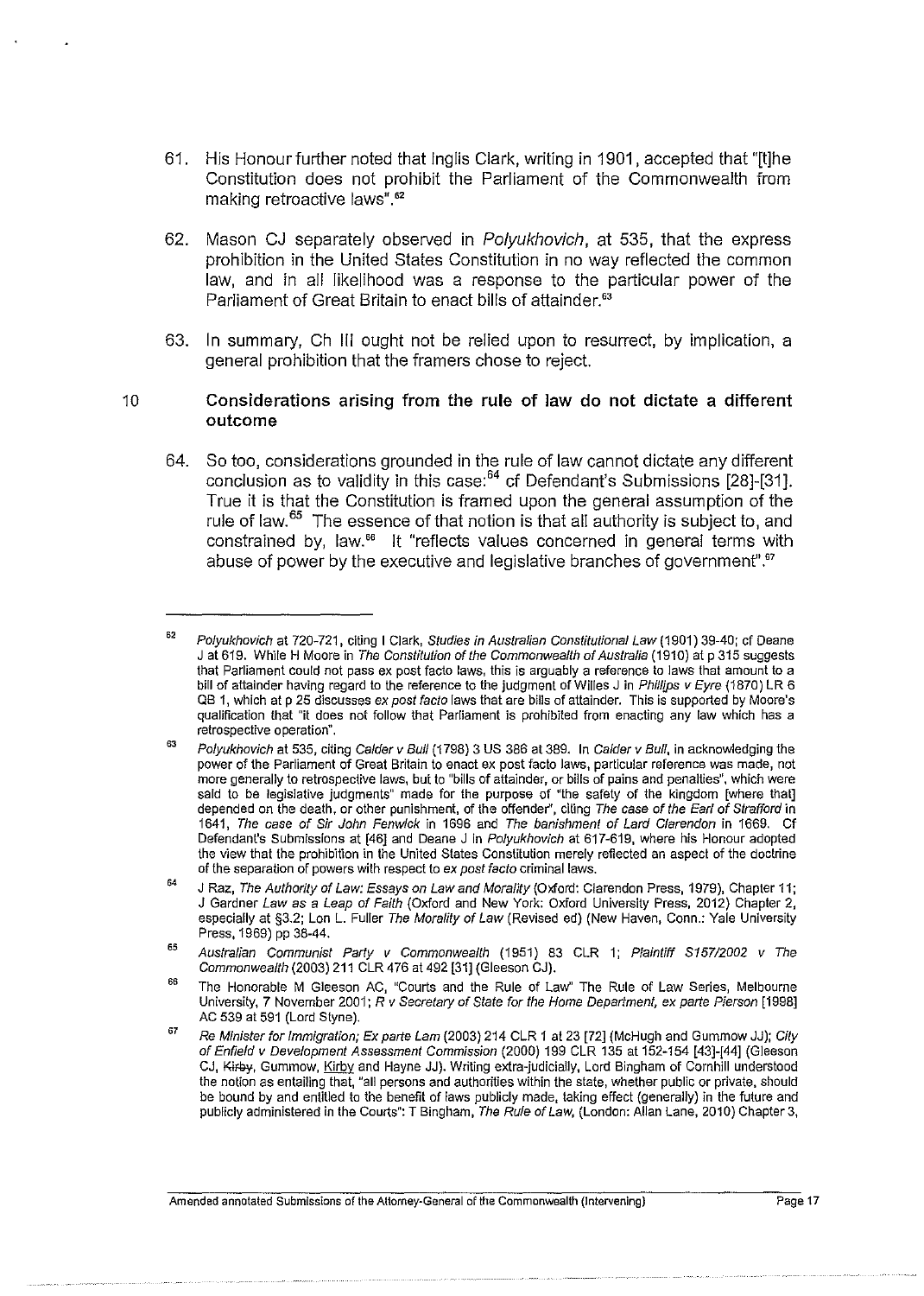- 65. However, any substantive principle or implication said to flow from the rule of law must conform to the text and structure of the Constitution. The values that comprise the rule of law ought not be given "an immediate normative operation in applying the Constitution"." To the extent relevant to this case, the rule of law is manifested inCh Ill of the Constitution. A law that does not offend the constitutional separation of powers cannot be invalidated on the basis of some freestanding implication derived from the rule of law.
- 66. If consideration is given to the normative precepts of the rule of law it must be emphasised that there is considerable scope for the exercise of judgment in 10 the exercise of legislative power as to precisely what weight is to be given to prospectivity amongst other values, which may sit in tension.
- 67. Prospectivity is a characteristic of laws that promotes various ends related to the rule of law." This centrally involves the capacity of law to guide human conduct. Typically, law can be a reason for action, capable of guiding conduct and being the object of obedience, only if it is published and known in advance. In this respect, rules of the criminal law are paradigmatically normative. They are enacted to guide conduct, such that "a citizen, before committing himself to any course of action, should be able to know in advance what are the legal consequences that will flow from it."<sup>70</sup> 20 Prospectivity also ensures that, to the extent possible, law's subjects are treated in a manner that is fair and non-arbitrary."
	- 68. Understood in this way, prospectivity is one formal characteristic of laws apt to facilitate the enactment of substantively meritorious legal rules. But it is, in this respect, one among many means capable of promoting one among many ends. These ends need not always be frustrated - and may on occasion be facilitated  $-$  by retrospectivity.<sup>72</sup>
	- 69. Retrospective legislation can be of varying kinds. The kind of legislation is likely to affect the grounds upon which retrospectivity can be both attacked and justified as to the merits of the exercise of legislative power. A taxonomy

p 37. Hayek's celebrated notion predicated "rules fixed and announced beforehand": F Hayek, The Road to Serfdom (London, 1944) p 54. J Locke, Two Treatises of Government (1690) II, xi, [136], cited in TRS Allan, Constitutional Justice: A Liberal Theory of the Rule of Law (Oxford and New York: Oxford University Press, 2001), p 31: "the legislative or supreme authority cannot assume to itself a power to rule by extemporary arbitrary decrees, but is bound to dispense justice and decide the rights of the subject by promulgated standing laws, and known authorised judges." See also, Montesquieu The Spirit of the Laws (New York, Hafner Press, 1949), Book xi, §3, p 150.

<sup>&</sup>quot; Lam at 23 [72] (McHugh and Gummow JJ).

<sup>69</sup>  The precepts of a procedural, or formal, notion of the rule of law include non-exhaustively that: laws should be prospective, open, clear and relatively stable; the independence of the judiciary should be guaranteed; the principles of natural justice should be observed; the courts should have review powers over the implementation of other principles; the courts should be readily accessible, and the discretion of crime-preventing agencies should not be allowed to pervert the law. See further, Raz, op cit.

<sup>70</sup>  Black-Clawson International v Papeirwerke Waldhof-Aschaffenberg [1975] AC 591 (HL) at 6383 (Lord Diplock); R v Rimmington [2006]1 AC 459 at 480, [33] (Lord Bingham); J Raz op cit, p 228.

<sup>71</sup>  Po/yukhovich at 688 (Toohey J).

<sup>72</sup>  Polyukhovich at 642-643 (Dawson J) and 608-609 (Deane J).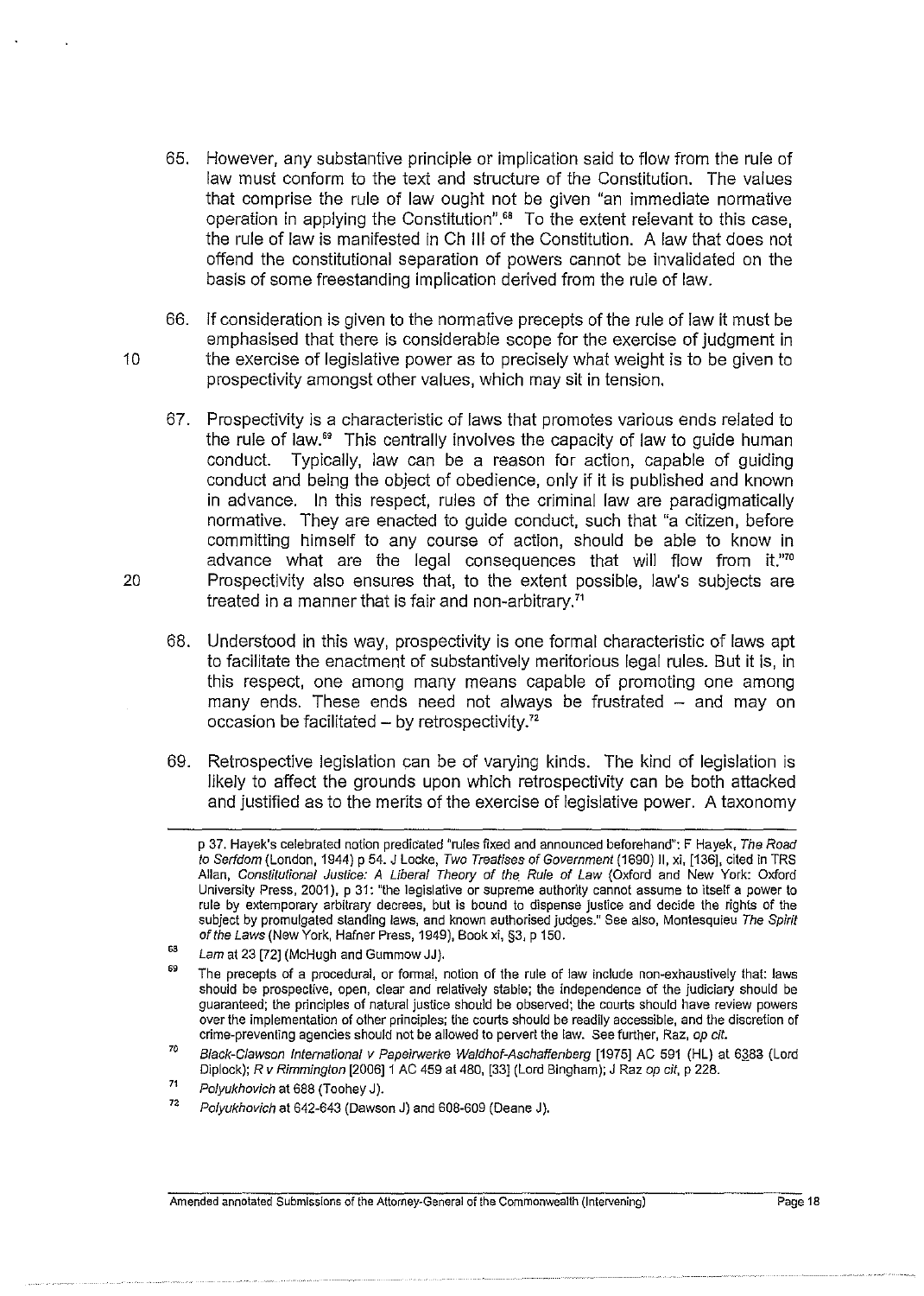of such laws might be as diverse as follows: curative legislation (which can be further broken down into sub-categories of routine revision and restorative legislation); validating legislation, and the overturning of judicial decisions; beneficial legislation (which includes statutes explicitly conferring retrospective regulatory powers, as well as retrospective subordinate legislation); subordinate legislation; procedural statutes; retrospective criminal law; retrospective taxation law; and laws retrospective to the date of announcement.<sup>73</sup>

- 70. A retrospective law may cure an unforeseen legal defect, or serve systemic 10 goals of coherence and fairness. Curative retrospective legislation is, for this reason, in principle more amenable to merit justification than other kinds of retrospective law. As Fuller put it: "a retrospective 'curative' statute can perform a useful function in dealing with mishaps that may occur within a system of rules that are generally prospective."<sup>74</sup>
- 71. In particular, a retrospective law is capable of guiding conduct at a systemic level by indicating that, where appropriate, unintended gaps in the law will not allow a person to escape the legal consequence of past actions:<sup>75</sup> cf Defendant's Submissions [28.3]. In this vein, in Kidman at 443, Isaacs J observed that the Parliament's powers are not confined to "creating fear of 20 punishment by threatening as to future acts, but extend to dealing with the conduct, which in its opinion deserves it, and so conveying the same warning and fear as a plenary Legislature within the ambit assigned to it."
	- 72. For the reasons given at [54] above, s 66A might be understood as in fact falling into the category of a meritorious choice by Parliament of a limited, curative use of retrospectivity. Whether that be so. this remains a matter within the range of legitimate legislative choice, not something which offends any implication from Ch III.
	- 73. The second Question Reserved should accordingly be answered "no".

<sup>73</sup> C Sampford, Retrospectivity and the Rule of Law (Oxford and New York: Oxford University Press, 2006) Chapter 4, "Retrospective Legislation".

<sup>74</sup>  LL Fuller, op cit at p 74. At p 53, Fuller makes a related point: "Like every other human undertaking, the effort to meet the...demands of the internal morality of law may suffer frem various kinds of shipwreck. It **is when things go wrong that the retroactive statute often becomes indispensable as a curative measure: though the proper movement of law is forward in time, we sometimes have to stop and tum about to pick**  up the pieces."

<sup>75</sup>  L Kaplow, "An Economic Analysis of Legal Transitions" (1985-86) 99 Harvard Law Review 509 at 600 and C Sampford, op cit at p 238. See also: E A Driedger, "Statutes: Retroactive Retrospective Refiections" (1978) 56 Canadian Bar Review 268; MJ Graetz, "Retroactivity Revisited" (1984-85) 98 Harvard Law Review 1820; S Munzer, "A Theory of Retroactive Legislation" (1982-83) 61 Texas Law Review 425 atnd (1982-83) 61(3) Texas Law Review 463.